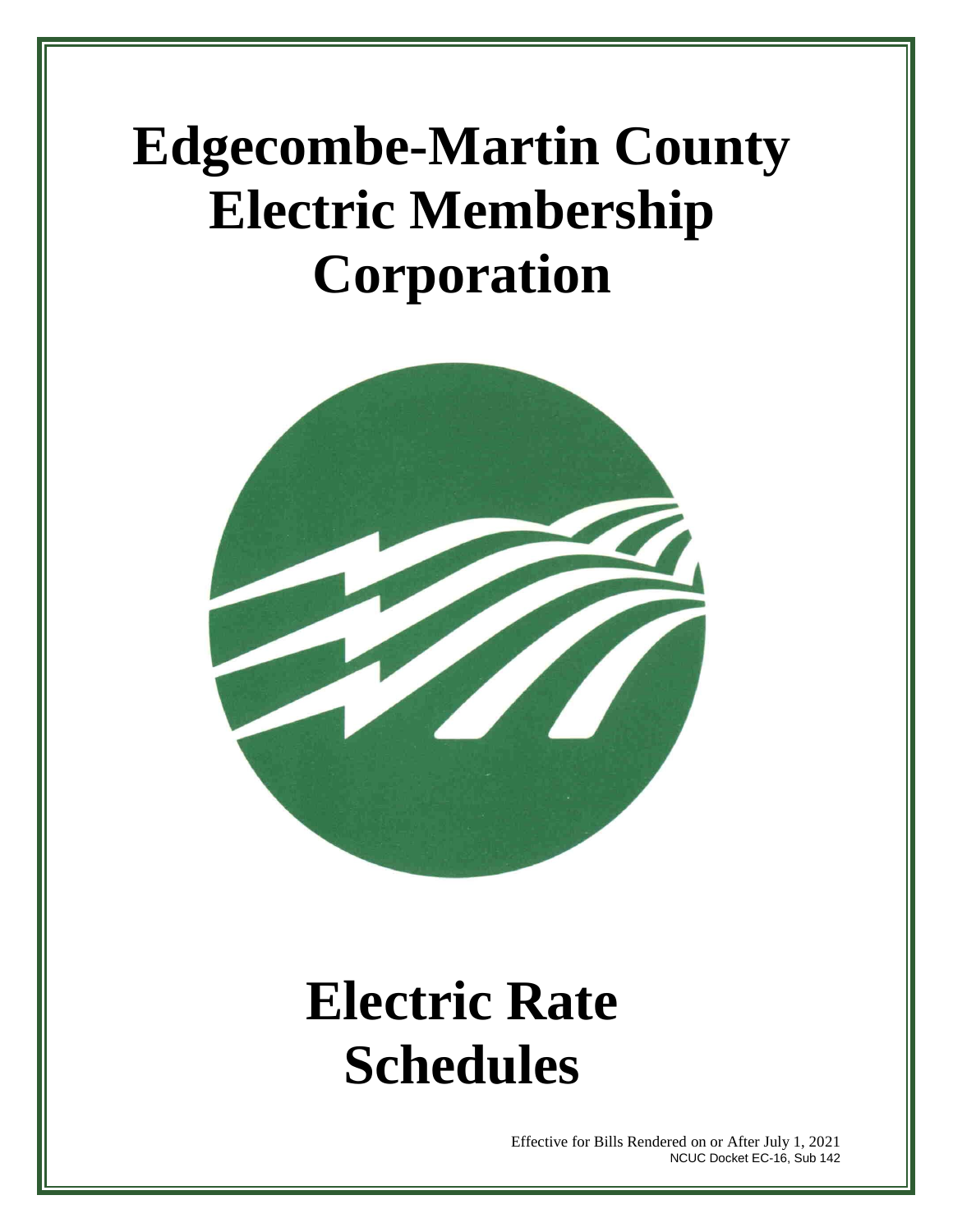# **EDGECOMBE-MARTIN COUNTY ELECTRIC MEMBERSHIP CORPORATION** TARBORO, NORTH CAROLINA

# RATE SCHEDULES TABLE OF CONTENTS

| Title                                                                         | Page No. |
|-------------------------------------------------------------------------------|----------|
| Schedule A – Public Street and Highway Lighting Service                       | 1        |
| Schedule B - Residential Service                                              | 2        |
| Schedule C-PEV - Residential Time-of-Use Service and Plug-in Electric Vehicle | 3        |
| Schedule D - Seasonal Service                                                 | 5        |
| Schedule E – General Service                                                  | 7        |
| Schedule F – Large Power Service                                              | 9        |
| Schedule G – Security Lighting Service                                        | 11       |
| Schedule H - Resale Service                                                   | 12       |
| Rider No. 3 – Primary Service                                                 | 14       |
| Schedule SSL – Subdivision Street Lighting Service                            | 16       |
| Schedule WPCA – Wholesale Power Cost Adjustment                               | 19       |
| Rider SRG - Small Renewable Generation Rider                                  | 20       |
| Rider REPS 1 – Renewable Energy Portfolio Standard Rider                      | 23       |
| Rider EE 1 – Energy Efficiency Rider                                          | 24       |
| Rider SS – Standby Service Rider                                              | 27       |
| Schedule EV-CSS – Electric Plug-In Vehicle Charging Station Service           | 30       |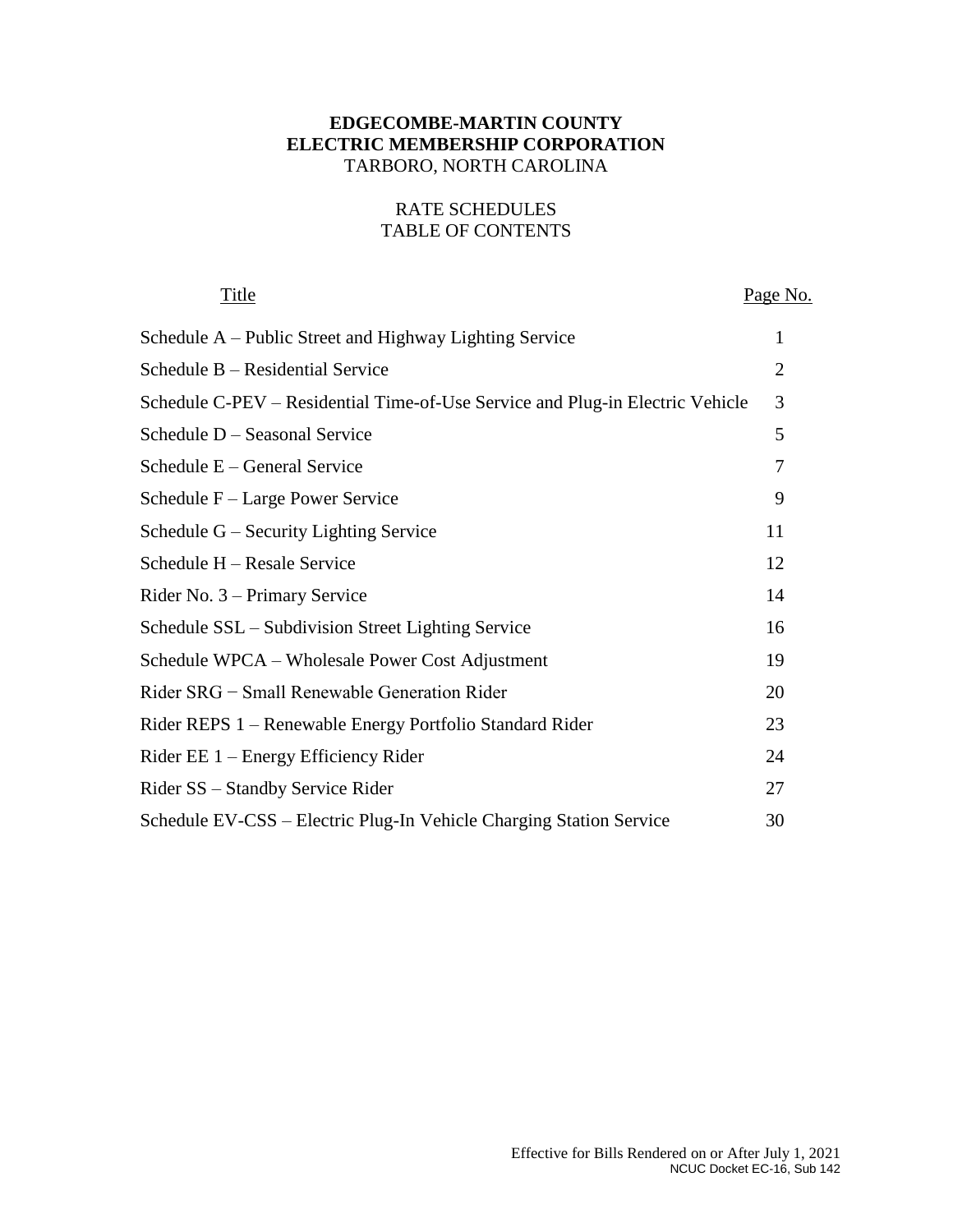# **PUBLIC STREET AND HIGHWAY LIGHTING SERVICE SCHEDULE A**

## **AVAILABILITY:**

Electric service is available under this schedule for lighting of streets, highways, parks and other public places with member-owned fixtures. The Cooperative will install member's fixtures on its distribution system poles and provide illumination from dusk to dawn.

#### **SERVICE:**

The Cooperative will repair lighting facilities during normal business hours, as soon as practical after notification by member that repairs are needed.

### **MONTHLY RATE:**

Energy Charge: 15.87 ¢ per kWh

# **EXTRA FACILITIES:**

When additional poles are installed in order to provide service under this schedule, member will be charged \$1.95 per month for each additional pole.

#### **SALES TAX:**

Any applicable State and Local Sales Taxes will be added to all service billed under this schedule.

#### **PAYMENTS:**

Bills are due upon receipt and are payable within twenty-five (25) days of billing date.

#### **MINIMUM SERVICE TERM:**

Service will be provided under this schedule for a minimum of two (2) years in order to qualify for refund of security deposit.

#### **GENERAL:**

Service rendered under this Schedule is subject to the Cooperative's Service Rules and Regulations, as amended from time to time.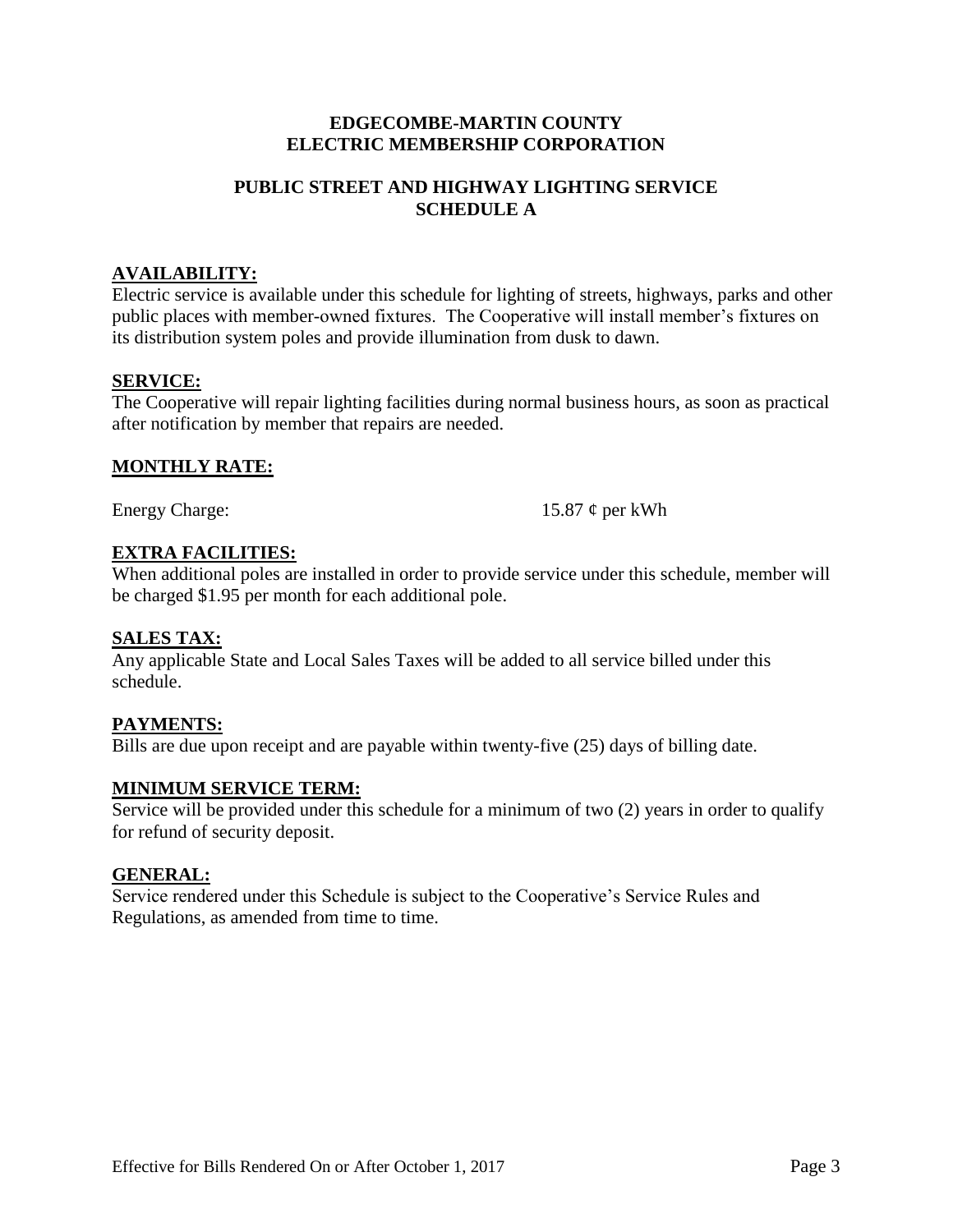# **RESIDENTIAL SERVICE SCHEDULE B**

# **AVAILABILITY:**

Electric service is available under this Schedule for residential use and incidental farm and other use supplied through one meter to each resident, farm building, or apartment unit. Service under this Schedule is not available for commercial or other business establishments, institutions, and farm or residential uses with individual motors in excess of 10 horsepower.

Temporary service is permitted only for construction that will be followed by permanent service under this Schedule. Seasonal, resale and standby uses are not permitted.

# **TYPE OF SERVICE:**

Single-phase, and where available, three-phase sixty (60) hertz alternating current is available at standard secondary voltages provided by the Cooperative.

# **MONTHLY RATE:**

Basic Charge:  $$ 25.00$  per month (postpaid account) \$ 30.50 per month (prepaid account)

Energy Charge:

All kWh  $12.22 \phi$  per kWh

# **WHOLESALE POWER COST ADJUSTMENT:**

The above charges per kWh will be increased or decreased by 0.001 cents per kWh, or major fraction thereof, by which the Cooperative's average cost of purchased power per kWh exceeds or is less than the base cost of purchased power in Schedule WPCA, adjusted for line losses and applicable taxes.

# **SALES TAX:**

Any applicable State and Local Sales Taxes will be added to all service billed under this schedule.

# **PAYMENTS:**

Bills are due upon receipt and are payable within twenty-five (25) days of billing date.

#### **MINIMUM SERVICE TERM:**

Service other than construction service will be provided under this Schedule for a minimum term of one (1) year.

# **GENERAL:**

Service rendered under this Schedule is subject to the Cooperative's Service Rules and Regulations, as amended from time to time..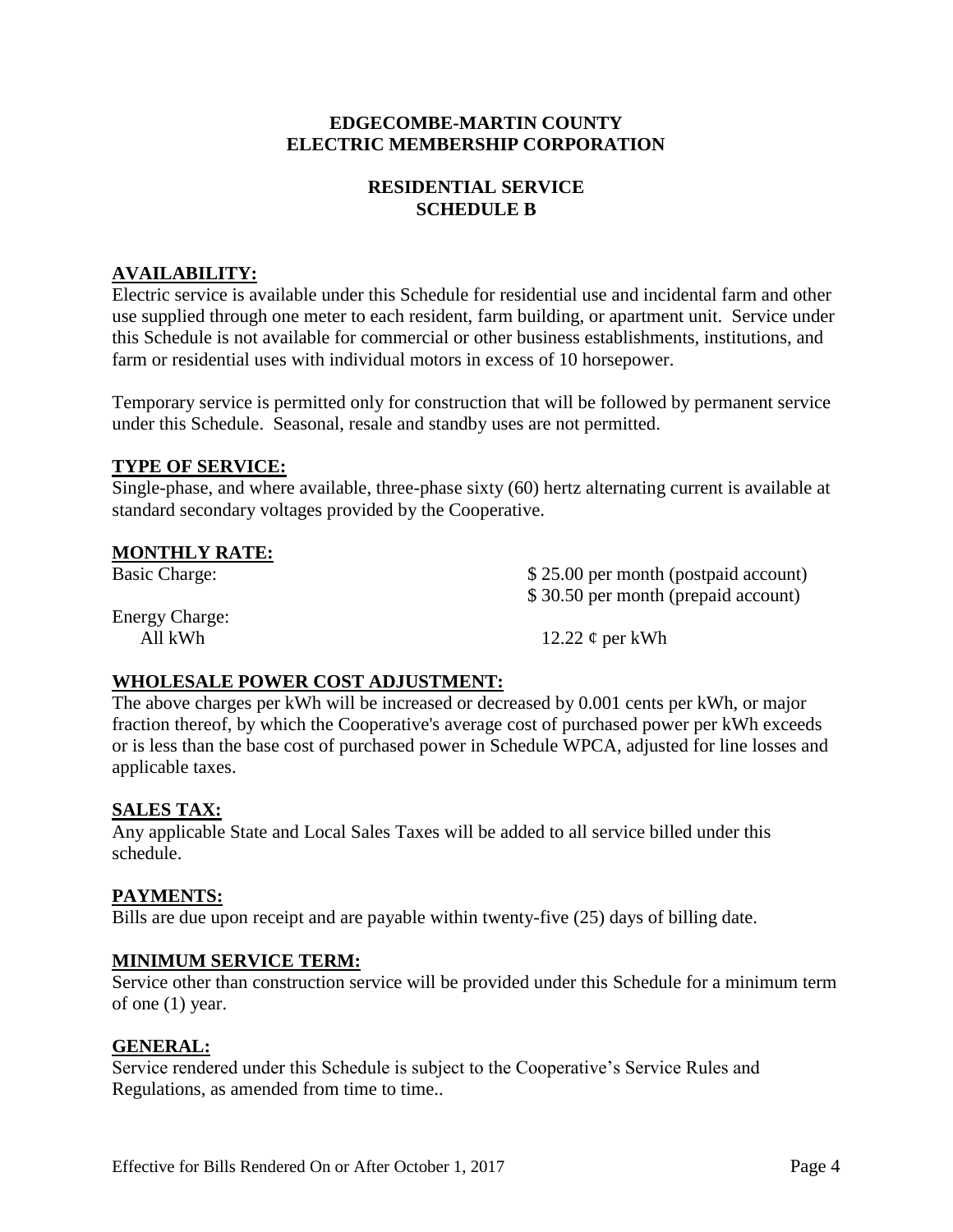## **RESIDENTIAL TIME-OF-USE SERVICE and PLUG-IN ELECTRIC VEHICLE SCHEDULE C-PEV**

# **AVAILABILITY:**

Electric service is available under this Schedule as an option to members who qualify for service under the Cooperative's Residential Service Schedule (Schedule B), subject to the availability of time-of-use meters and other limitations.

#### **TYPE OF SERVICE:**

Single-phase and, where available, three-phase sixty (60) hertz alternating current is available at standard secondary voltages provided by the Cooperative.

| <b>MONTHLY RATE:</b>      |                       |
|---------------------------|-----------------------|
| <b>Basic Charge:</b>      | $$34.50$ per month    |
| Demand Charge:            |                       |
| All Billed On-Peak kW     | \$8.90 per On-Peak kW |
| <b>Energy Charge:</b>     |                       |
| All On-Peak Energy        | 8.92 $\phi$ per kWh   |
| All Off-Peak Energy       | 7.68 $\phi$ per kWh   |
| All Super Off-Peak Energy | 3.75 $\phi$ per kWh   |
|                           |                       |

#### **BILLING DEMAND:**

The demand is the maximum kilowatts registered or computed from the Cooperative's metering during On-Peak hours in the month of service.

#### **DETERMINATION OF ON-PEAK AND OFF-PEAK PERIODS:**

On-Peak, Off-Peak, and Super Off-peak times shall be defined as the following:

For the period beginning April  $16<sup>th</sup>$  through October  $15<sup>th</sup>$  the On-Peak times shall be 2:00 p.m. until 8:00 p.m., Monday through Friday.

For the period beginning October  $16<sup>th</sup>$  through April  $15<sup>th</sup>$  the On-Peak times shall be 6:00 a.m. until 10:00 a.m., Monday through Friday.

Super Off-Peak times shall be 10:00 p.m. until 5:00 a.m. for all days of the week.

Off-Peak times are all other times.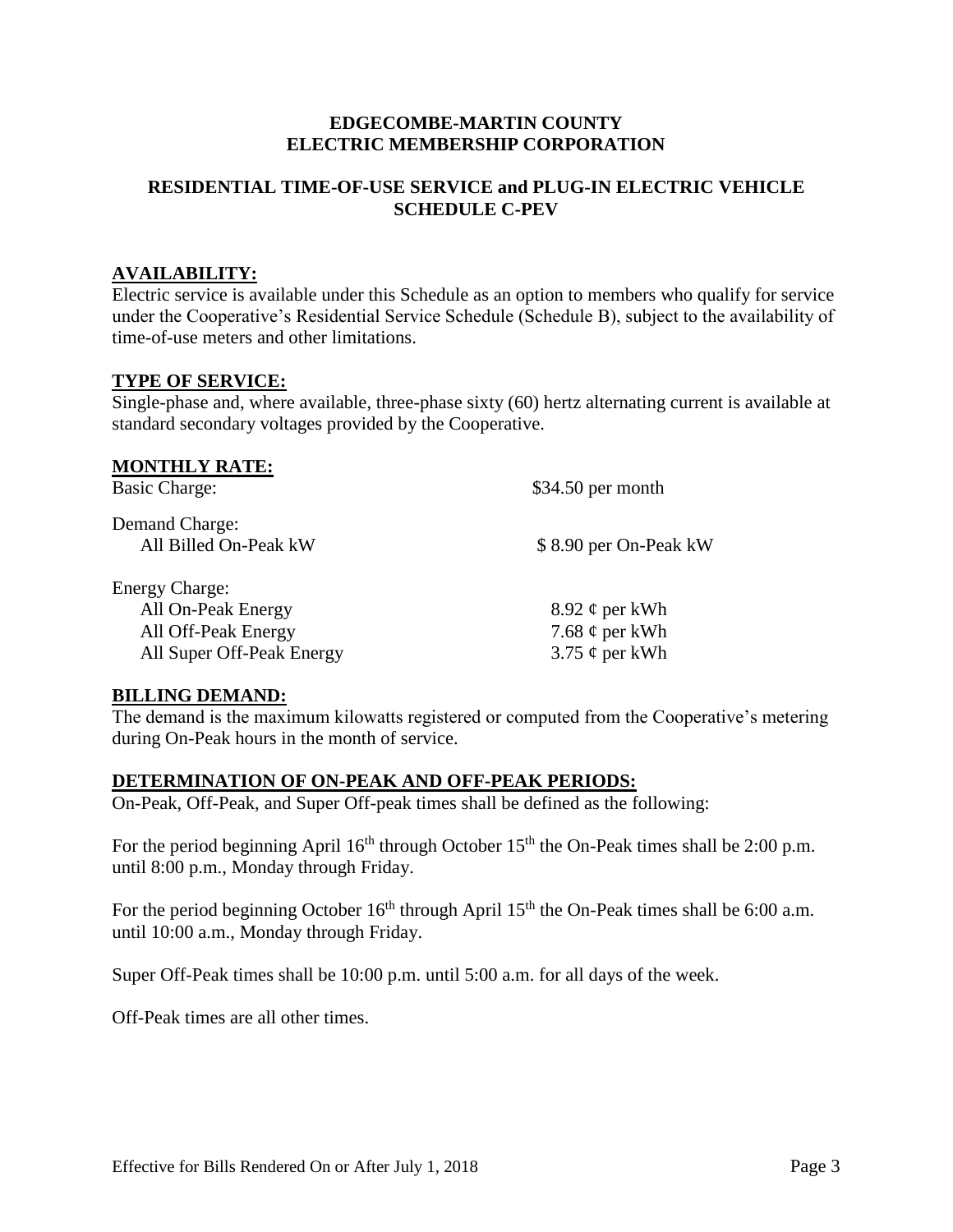**Residential TOU PEV Service Schedule C-PEV Page 2 of 2**

# **WHOLESALE POWER COST ADJUSTMENT:**

The above charges per kWh will be increased or decreased by 0.001 cents per kWh, or major fraction thereof, by which the Cooperative's average cost of purchased power per kWh exceeds or is less than the base cost of purchased power in Schedule WPCA, adjusted for line losses and applicable taxes.

# **SALES TAX:**

Any applicable State and Local Sales Taxes will be added to all service billed under this schedule.

### **PAYMENTS:**

Bills are due upon receipt and are payable with twenty-five (25) days of billing date.

### **MINIMUM SERVICE TERM:**

Service will be provided under this Schedule on a month-to-month basis, except that members who have previously received Residential Time-of-Use Service at the same locations must agree to a minimum term of one year.

#### **GENERAL:**

Service rendered under this Schedule is subject to the Cooperative's Service Rules and Regulations, as amended from time to time.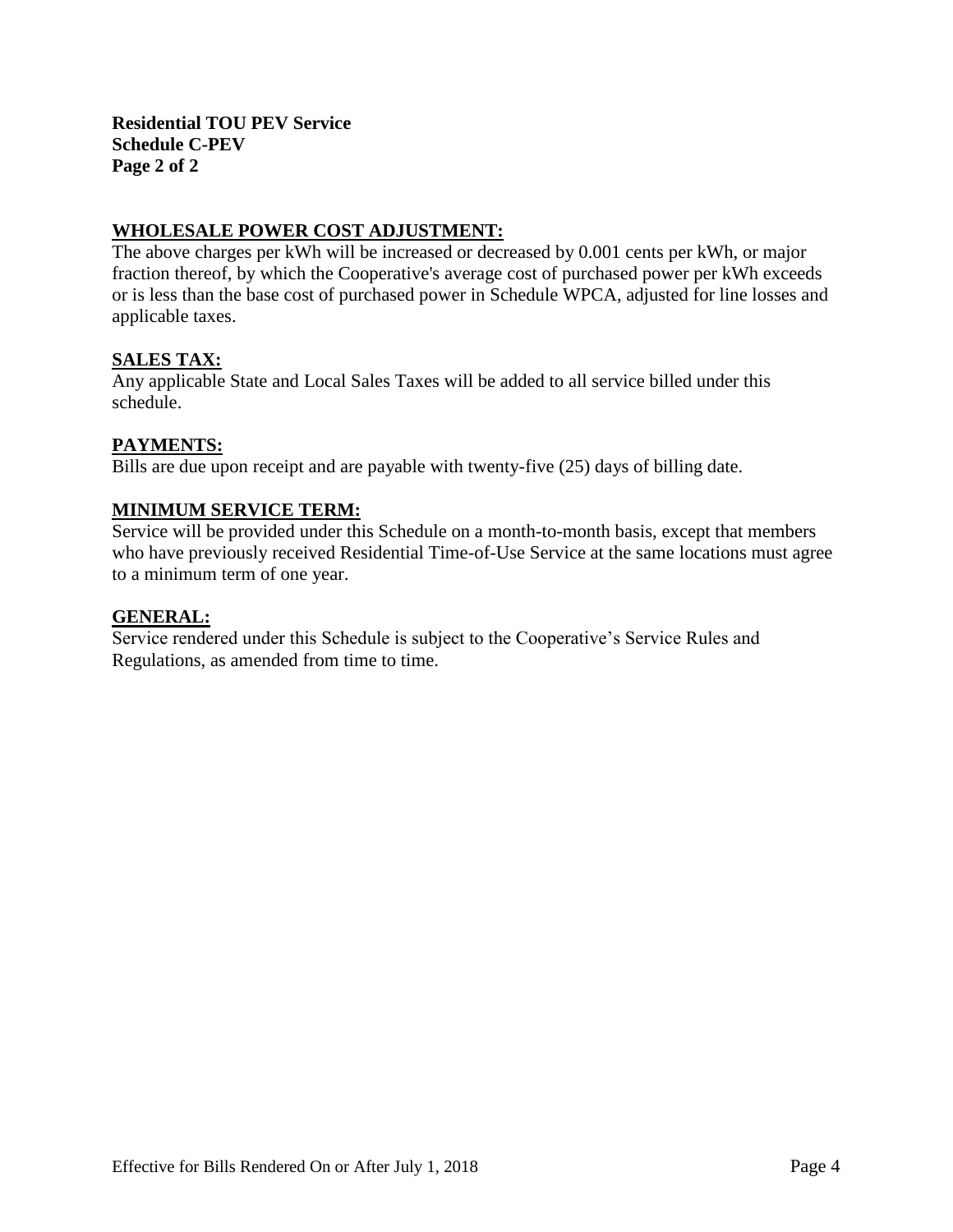## **SEASONAL SERVICE SCHEDULE D**

## **AVAILABILITY:**

Electric service is available under this schedule in the territory served by the Cooperative when the member's use is seasonal or varies greatly during the year. This schedule is available for farm and other non-residential uses when at least 70% of annual kWh requirements are used in any consecutive four months. Service is not available under this schedule for temporary, standby or resale services.

#### **TYPE OF SERVICE:**

Sixty- (60) hertz alternating current is available at standard single-phase and three-phase secondary voltages provided by the Cooperative, and at other voltages by agreement.

| <b>MONTHLY RATE:</b>  |                        |
|-----------------------|------------------------|
| <b>Basic Charges:</b> |                        |
| Single-Phase Service  | $$40.00*$              |
| Three-Phase Service   | $$58.75*$              |
| <b>Energy Charge:</b> | 13.07 $\phi$ per kWh** |

\* Total Basic Charges for the year will be billed during the three months of August-October.

\*\* No Charge will be made for less than 100 kWh.

#### **CONTRACT FACILITIES CHARGE:**

When a facilities charge is specified in the Service Agreement, it will replace the Basic Monthly Charge.

# **POWER FACTOR ADJUSTMENT:**

The member will maintain unity power factor as nearly as practical. When the overall power factor of a member's load is less than ninety percent (90%) lagging, the Cooperative may require the member to install equipment to correct the power factor. The Cooperative reserves the right to measure the power factor at any time.

#### **WHOLESALE POWER COST ADJUSTMENT:**

The above charges per kWh will be increased or decreased by 0.001 cents per kWh, or major fraction thereof, by which the Cooperative's average cost of purchased power per kWh exceeds or is less than the base cost of purchased power in Schedule WPCA, adjusted for line losses and applicable taxes.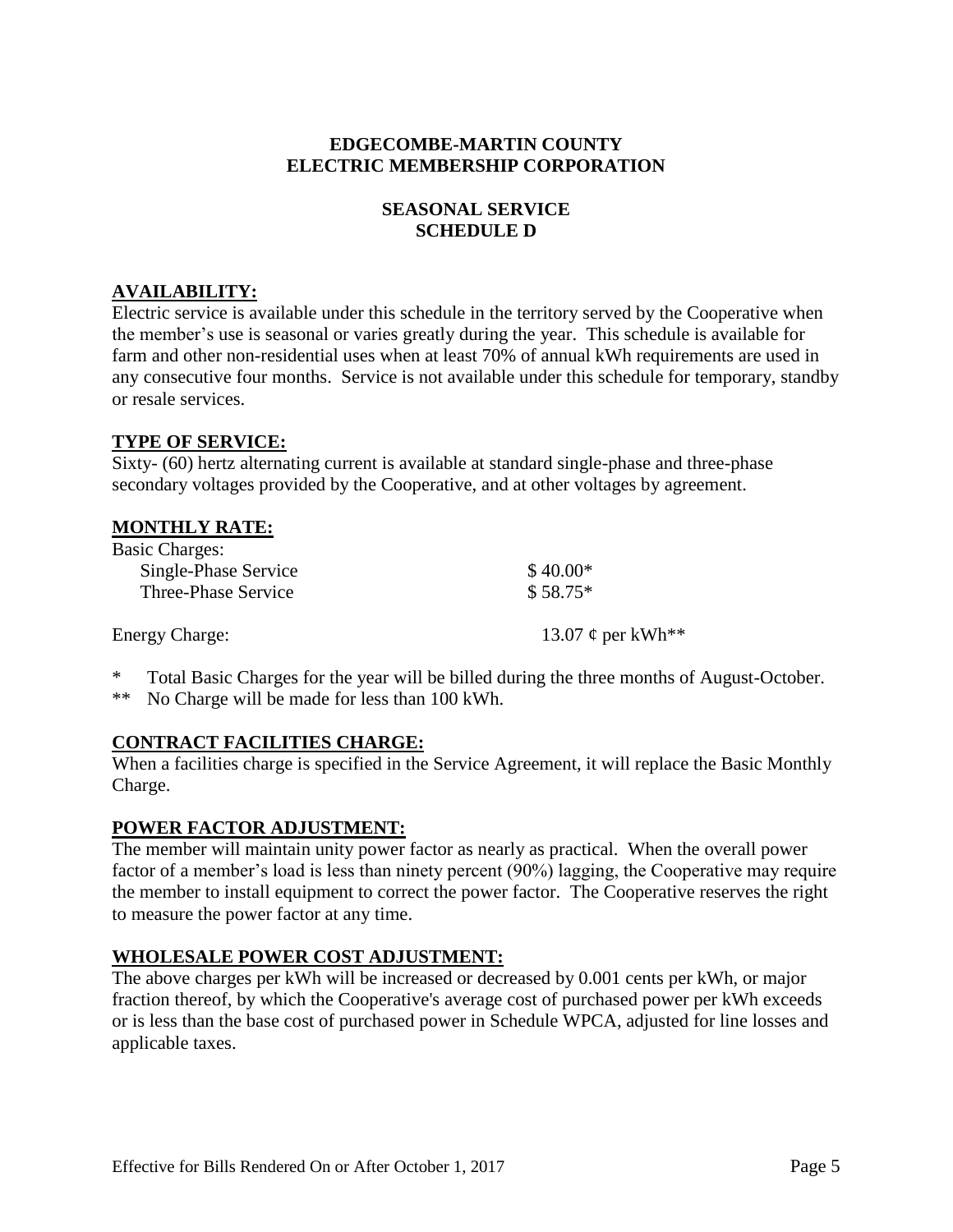**Seasonal Service Schedule D Page 2 of 2**

#### **PAYMENTS:**

Bills are due upon receipt and are payable within twenty-five (25) days of billing date.

# **MINIMUM SERVICE TERM:**

Service will be provided for a minimum term of one year.

### **GENERAL:**

Service rendered under this schedule is subject to the Cooperative's Service Rules and Regulations, as amended from time to time.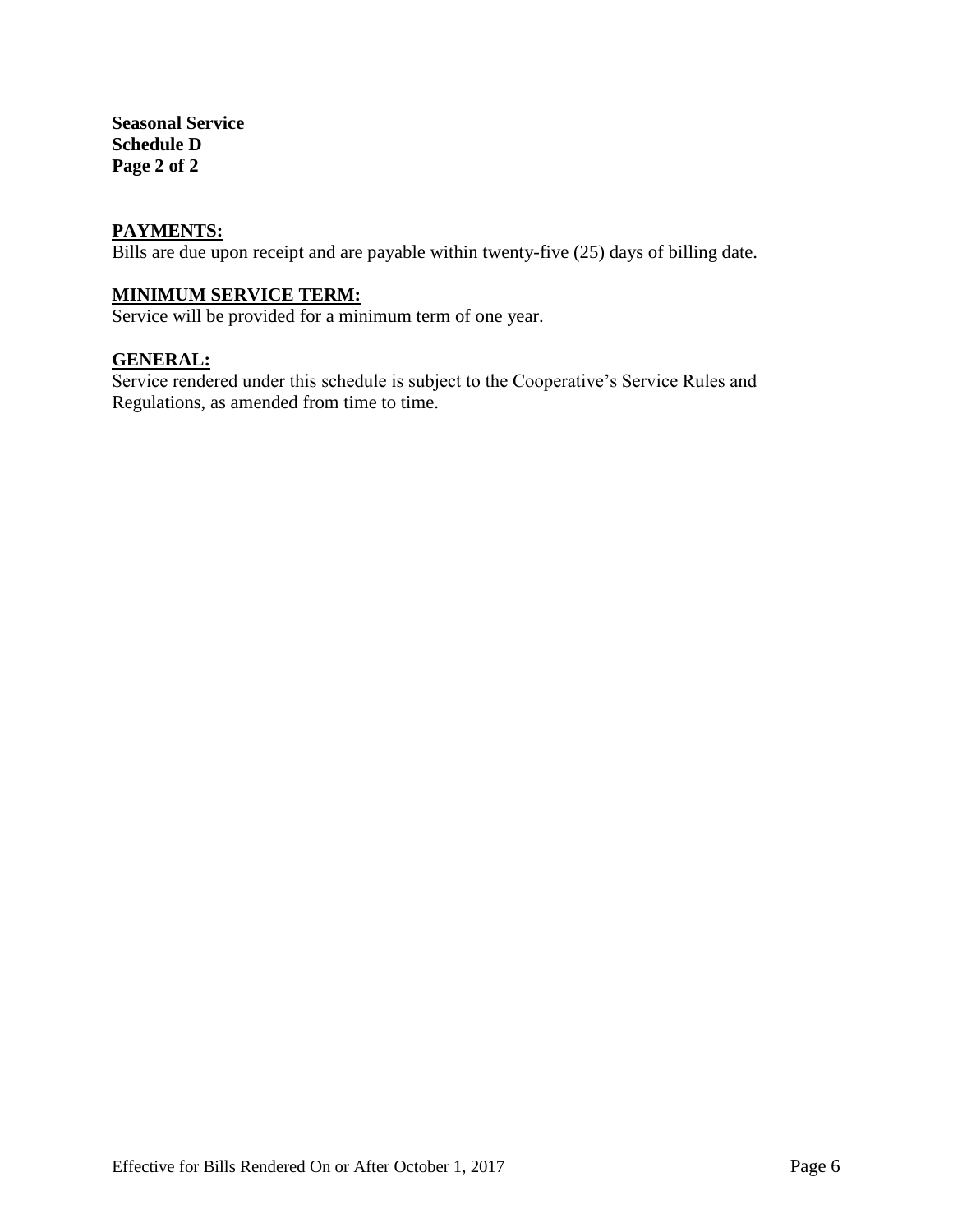# **GENERAL SERVICE SCHEDULE E**

## **AVAILABILITY:**

Electric service is available under this Schedule in the territory served by the Cooperative for nonresidential use with less than 100 kVA of transformer capacity. Resale and standby services are not permitted.

#### **TYPE OF SERVICE:**

Sixty- (60) hertz alternating current is available at standard single-phase and three-phase secondary voltages provided by the Cooperative, and at other voltages by agreement.

### **MONTHLY RATE:**

| \$33.25 per month    |
|----------------------|
| \$50.00 per month    |
|                      |
| \$ 0.00 per kW       |
| \$7.25 per kW        |
|                      |
| 11.72 $\phi$ per kWh |
| 7.97 $\phi$ per kWh  |
| 6.77 $\phi$ per kWh  |
|                      |

#### **BILLING DEMAND:**

The Billing Demand is the maximum kilowatts registered or computed from the Cooperative's metering in any 15-minute interval during the month of service.

#### **POWER FACTOR ADJUSTMENT:**

The member will maintain unity power factor as nearly as practical. When the overall power factor of a member's load is less than ninety percent (90%) lagging, the Cooperative may require the member to install equipment to correct the power factor; or the Cooperative will determine the Billing Demand by multiplying the maximum demand during the month by ninety percent (90%) and dividing the product thus obtained by the power factor at the time of maximum monthly demand expressed in percent. The Cooperative reserves the right to measure power factor at any time.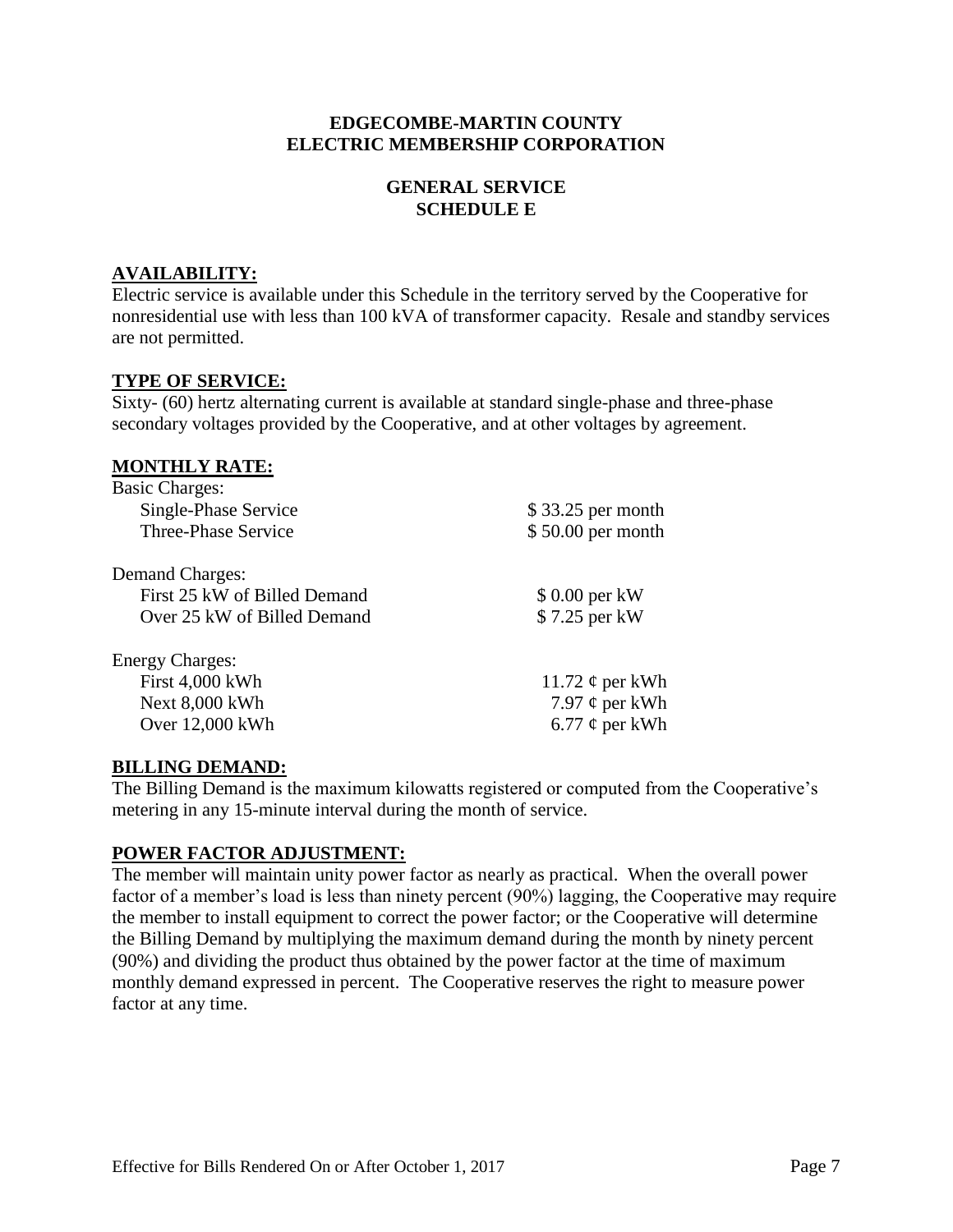**General Service Schedule E Page 2 of 2**

# **WHOLESALE POWER COST ADJUSTMENT:**

The above charges per kWh will be increased or decreased by 0.001 cents per kWh, or major fraction thereof, by which the Cooperative's average cost of purchased power per kWh exceeds or is less than the base cost of purchased power in Schedule WPCA, adjusted for line losses and applicable taxes.

# **SALES TAX:**

Any applicable State and Local Sales Taxes will be added to all service billed under this schedule.

#### **PAYMENTS:**

Bills are due upon receipt and are payable within twenty-five (25) days of billing date.

### **MINIMUM SERVICE TERM:**

Service will be provided for a minimum term of one year, unless member agrees to reimburse installation and the other costs under the Cooperative's provisions for Temporary Service.

#### **GENERAL:**

Service rendered under this Schedule is subject to the Cooperative's Service Rules and Regulations, as amended from time to time.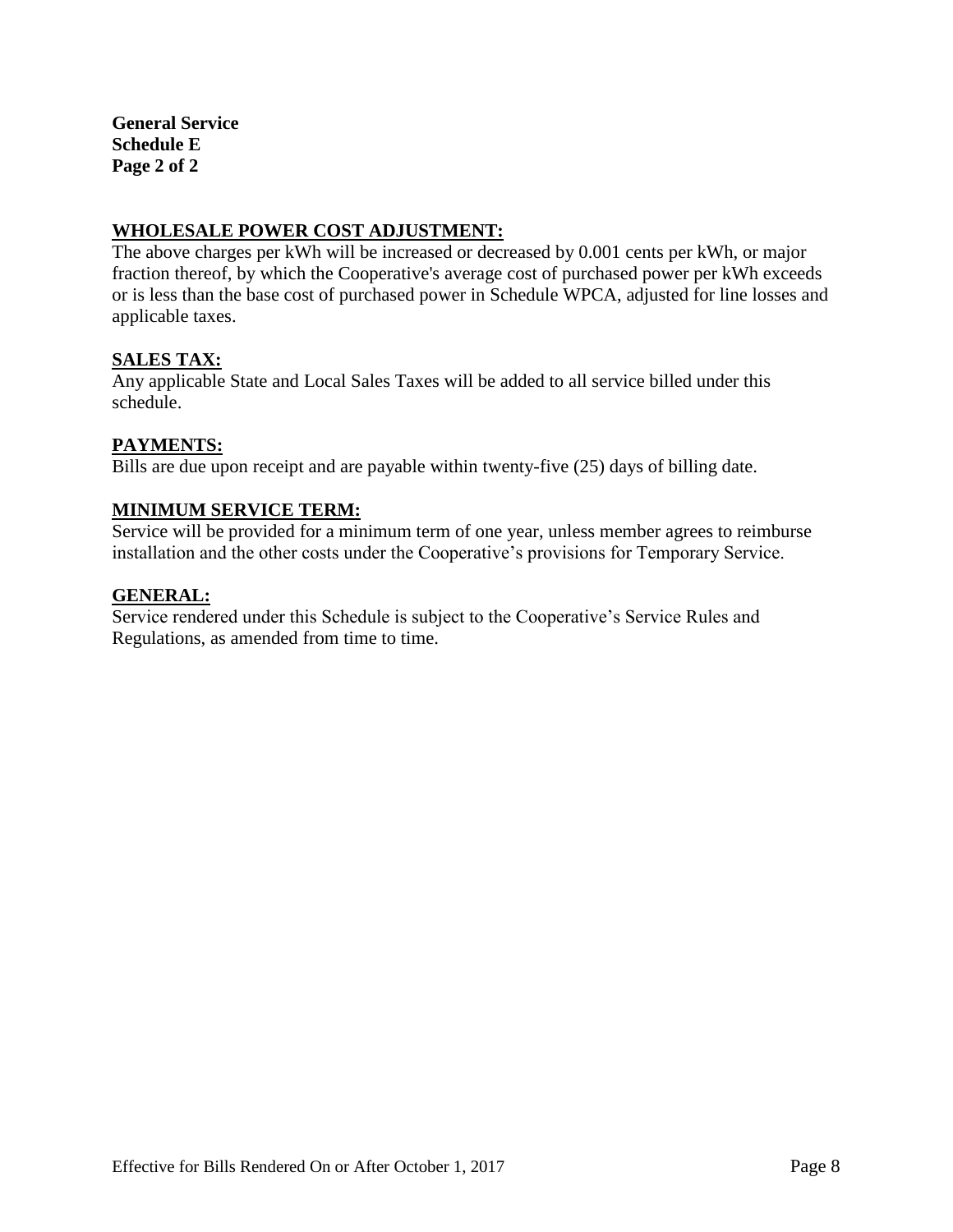# **LARGE POWER SERVICE SCHEDULE F**

### **AVAILABILITY:**

Electric service is available under this Schedule when 100 kVA or more of transformer capacity is needed for the member's load. This Schedule is not available for standby or supplemental service, resale service, or any new member with an anticipated demand of 5,000 kW or greater. Members with anticipated kW demands of 5,000 or greater will receive service under a special contract with the Cooperative.

### **TYPE OF SERVICE:**

Three-phase, sixty- (60) hertz alternating current is available at standard secondary and primary voltages subject to mutual agreement between the Cooperative and the member.

| $$225.00$ per month |
|---------------------|
|                     |
| \$6.00 per kW       |
| \$7.75 per kW       |
|                     |
| 7.57 $\phi$ per kWh |
| 5.98 $\phi$ per kWh |
| 5.50 $\phi$ per kWh |
| 5.16 $\phi$ per kWh |
|                     |

#### **BILLING DEMAND:**

The Billing Demand is the maximum kilowatts registered or computed from the Cooperative's metering in any 15-minute interval during the month of service.

#### **POWER FACTOR ADJUSTMENT:**

The member will maintain unity power factor as nearly as practical. When the overall power factor of a member's load is less than ninety percent (90%) lagging, the Cooperative may require the member to install equipment to correct the power factor; or, the Cooperative will determine the Billing Demand by multiplying the maximum demand during the month by ninety percent (90%) and dividing the product thus obtained by the power factor at the time of maximum monthly demand expressed in percent. The Cooperative reserves the right to measure the power factor at any time.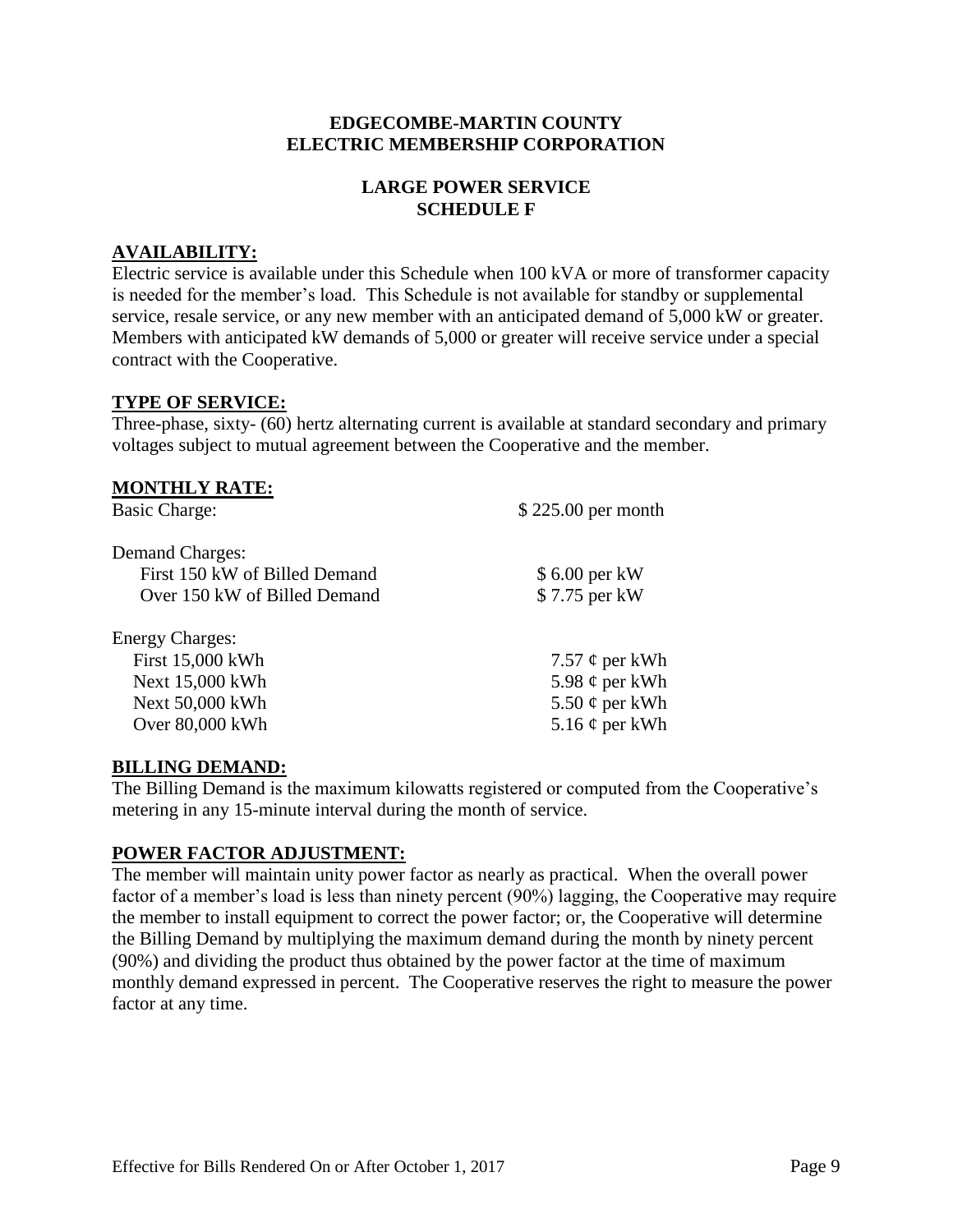# **WHOLESALE POWER COST ADJUSTMENT:**

The above charges per kWh will be increased or decreased by 0.001 cents per kWh, or major fraction thereof, by which the Cooperative's average cost of purchased power per kWh exceeds or is less than the base cost of purchased power in Schedule WPCA, adjusted for line losses and applicable taxes.

# **SALES TAX:**

Any applicable State and Local Sales Taxes will be added to all service billed under this schedule.

#### **PAYMENTS:**

Bills are due upon receipt and are payable within twenty-five (25) days of billing date.

### **MINIMUM SERVICE TERM:**

Service will be provided under this Schedule for a minimum term of one year, unless member agrees to reimburse installation and the other costs under the Cooperative's provisions for Temporary Service.

#### **GENERAL:**

Service rendered under this Schedule is subject to the Cooperative's Service Rules and Regulations, as amended from time to time.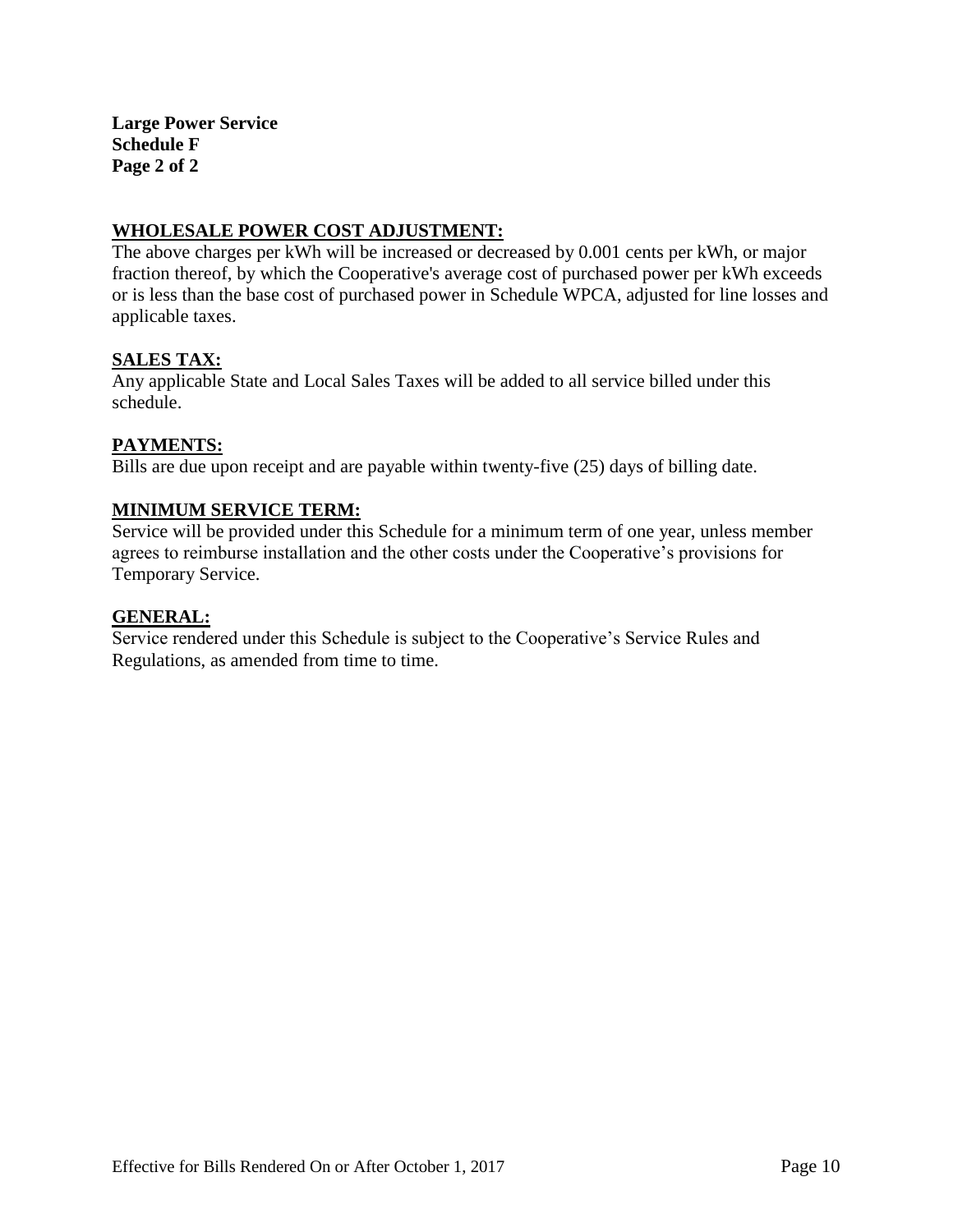# **SECURITY LIGHTING SERVICE SCHEDULE G**

# **AVAILABILITY:**

Electric service is available under this schedule for lighting of outdoors areas when the Cooperative owns the fixtures. The Cooperative will install fixtures on its distribution system poles and provide illumination from dusk to dawn.

# **SERVICE:**

The Cooperative will repair lighting facilities during normal business hours, as soon as practical after notification by member that repairs are needed. Installation of any security light requires a deposit of \$30.

### **MONTHLY RATE:**

| Mercury Vapor <sup>1</sup>        |                    |
|-----------------------------------|--------------------|
| 175 Watt                          | $$9.72$ per month  |
| 400 Watt                          | \$17.80 per month  |
| High Pressure Sodium <sup>1</sup> |                    |
| 100 Watt                          | \$9.72 per month   |
| 250 Watt                          | $$16.25$ per month |
| <b>Light Emitting Diode (LED)</b> |                    |
| 44-48 Watt                        | \$9.72 per month   |
| 98 Watt                           | $$10.40$ per month |

<sup>1</sup> These lights are no longer available.

# **EXTRA FACILITIES:**

When additional poles are installed in order to provide service under this Schedule, member will be charged \$1.95 per month for each additional pole.

#### **SALES TAX:**

Any applicable State and Local Sales Taxes will be added to all service billed under this schedule.

#### **PAYMENTS:**

Bills are due upon receipt and are payable within twenty-five (25) days of billing date.

#### **MINIMUM SERVICE TERM:**

Service will be provided under this Schedule for a minimum term of two years in order to qualify for refund of security light deposit.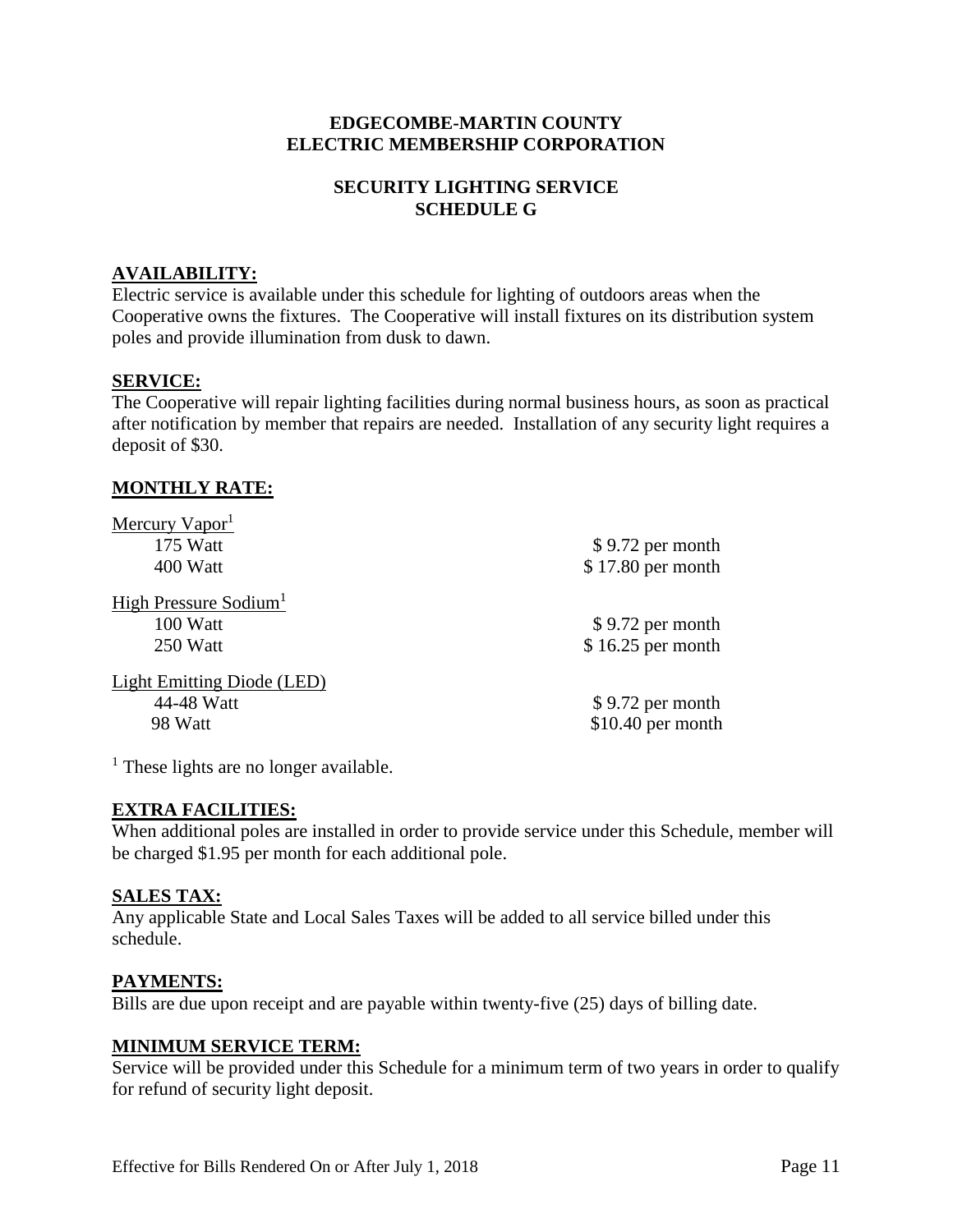# **RESALE SERVICE SCHEDULE H**

# **AVAILABILITY:**

Electric service is available under this Schedule for resale. Temporary, standby and seasonal uses are not permitted.

### **TYPE OF SERVICE:**

Three-phase sixty- (60) hertz alternating current is available at standard primary voltages subject to mutual agreement between the Cooperative and the member.

#### **MONTHLY RATE:**

| Basic Charge:                                                                                             | \$750.00 per month                         |
|-----------------------------------------------------------------------------------------------------------|--------------------------------------------|
| Demand Charge:                                                                                            | \$14.50 per kW of Billed Demand            |
| <b>Energy Charges:</b><br>First 400 kWh per kW of Billing Demand<br>Over 400 kWh per kW of Billing Demand | 5.46 $\phi$ per kWh<br>4.54 $\phi$ per kWh |

#### **BILLING DEMAND:**

The billing demand is the maximum kilowatts registered or computed from the Cooperative's metering in any 15-minute interval during the month of service.

# **POWER FACTOR ADJUSTMENT:**

The member will maintain unity power factor as nearly as practical. When the overall power factor of a member's load is less than ninety percent (90%) lagging, the Cooperative may require the member to install equipment to correct the power factor, or, the Cooperative will determine the Billing Demand by multiplying the maximum demand during the month by ninety percent (90%) and dividing the product thus obtained by the power factor at the time of maximum monthly demand expressed in percent. The Cooperative reserves the right to measure the power factor at any time.

#### **WHOLESALE POWER COST ADJUSTMENT:**

The above charges per kWh will be increased or decreased by 0.001 cents per kWh, or major fraction thereof, by which the Cooperative's average cost of purchased power per kWh exceeds or is less than the base cost of purchased power in Schedule WPCA, adjusted for line losses and applicable taxes.

# **SALES TAX:**

Any applicable State and Local Sales Taxes will be added to all service billed under this schedule.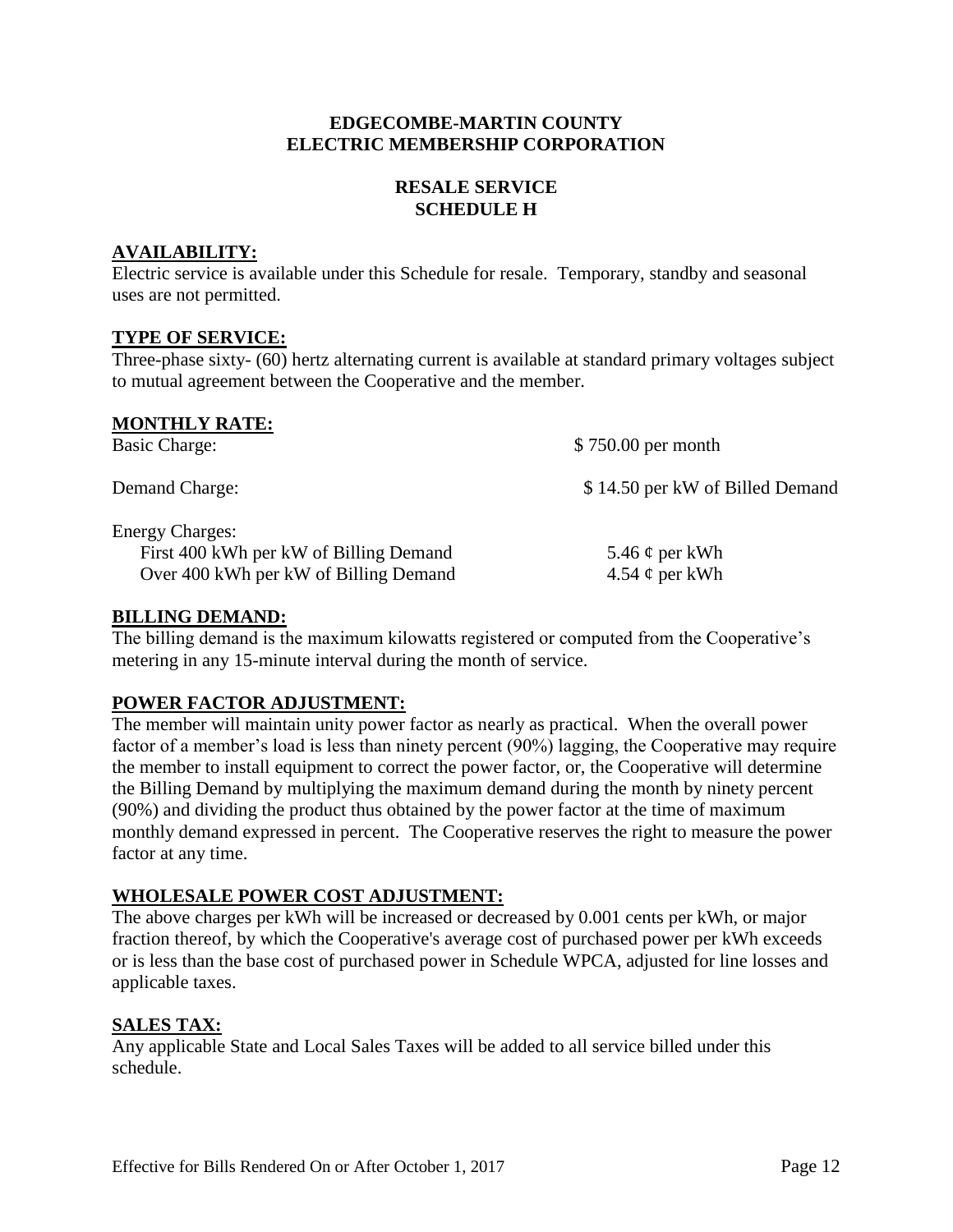**Resale Service Schedule H Page 2 of 2**

#### **PAYMENTS:**

Bills are due upon receipt and are payable within twenty-five (25) days of billing date.

# **MINIMUM SERVICE TERM:**

Service will be provided under this Schedule for a minimum term of one year.

### **GENERAL:**

Service rendered under this Schedule is subject to the Cooperative's Service Rules and Regulations, as amended from time to time.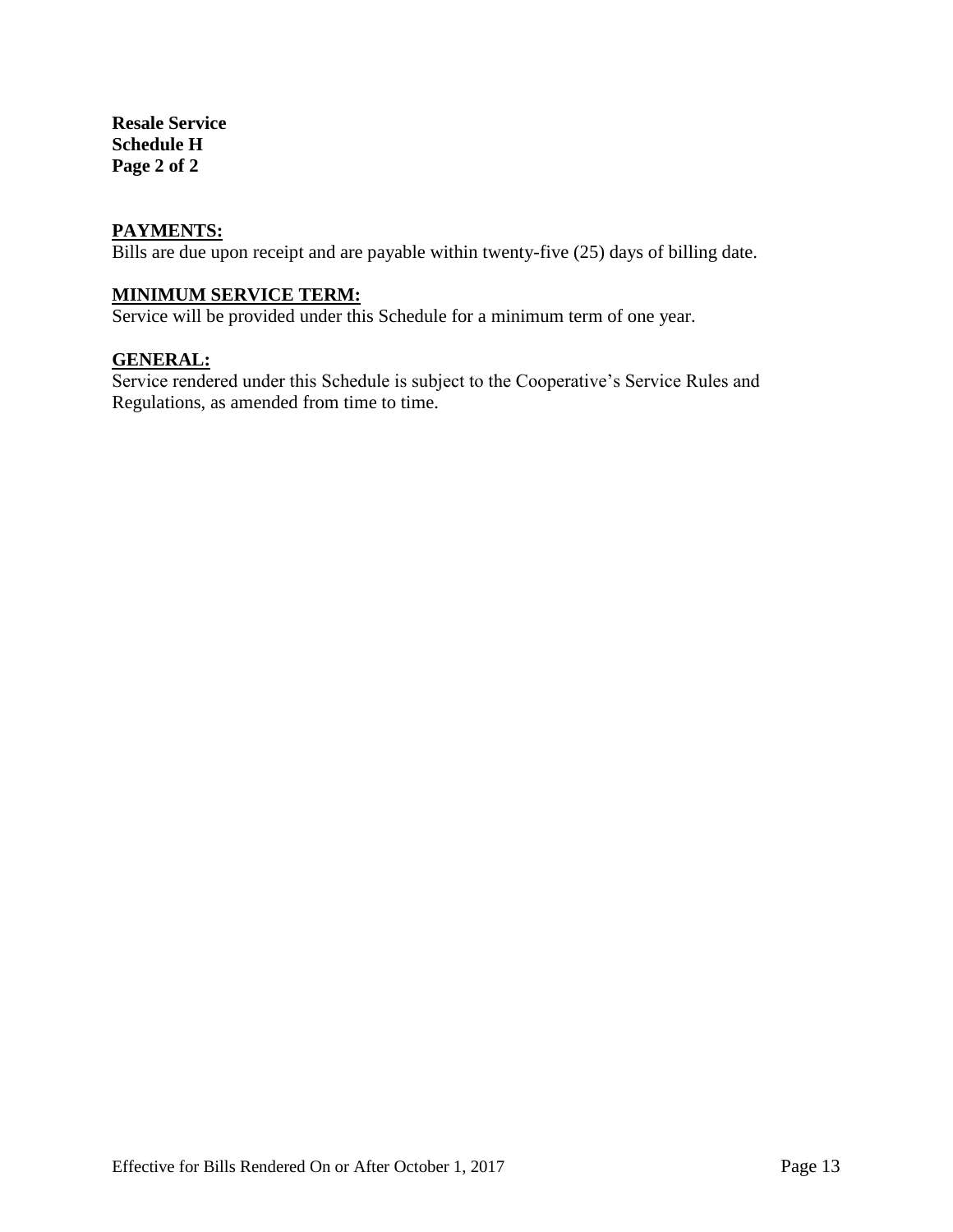# **PRIMARY SERVICE RIDER NO. 3**

# **AVAILABILITY:**

A demand charge discount under this rider is available for members taking electric service at the Cooperative's standard primary voltages. This Rider is available in conjunction with service under the Cooperative's Large Power (F) and Resale (H) Schedules which otherwise qualify for service under Schedule F.

The availability of this discount is contingent upon the member taking delivery at a Cooperative standard primary voltage, as available, at the property line of the member or other mutually agreeable point of delivery. All electric service for the contiguous property of the member must be received through a single delivery point.

### **MONTHLY DISCOUNT:**

The member will receive a discount of \$0.22 per kW of all billing demand.

### **FACILITIES RESPONSIBILITY:**

The Cooperative will be responsible for all facilities of the distribution system up to the delivery point. The member will be responsible for all facilities beyond the delivery point (except as provided by the Cooperative under Metering below) including but not limited to ownership, operation, maintenance, losses, taxes, environmental and liability cost. The Cooperative may change the primary service voltage with a two-year notice to the member. With such notice the member must provide equipment at its expense to receive the new voltage.

#### **METERING:**

The Cooperative reserves the right to meter primary service either at the point of delivery or at each point of usage totalized and compensated for losses back to the point of delivery. All metering equipment will be furnished, operated, and maintained by the Cooperative. The member is responsible for providing and installing meter sockets for each single-phase or threephase point of usage with a capacity of 320 amperes or less.

It is the responsibility of the member to notify the Cooperative prior to initiating an additional point of usage.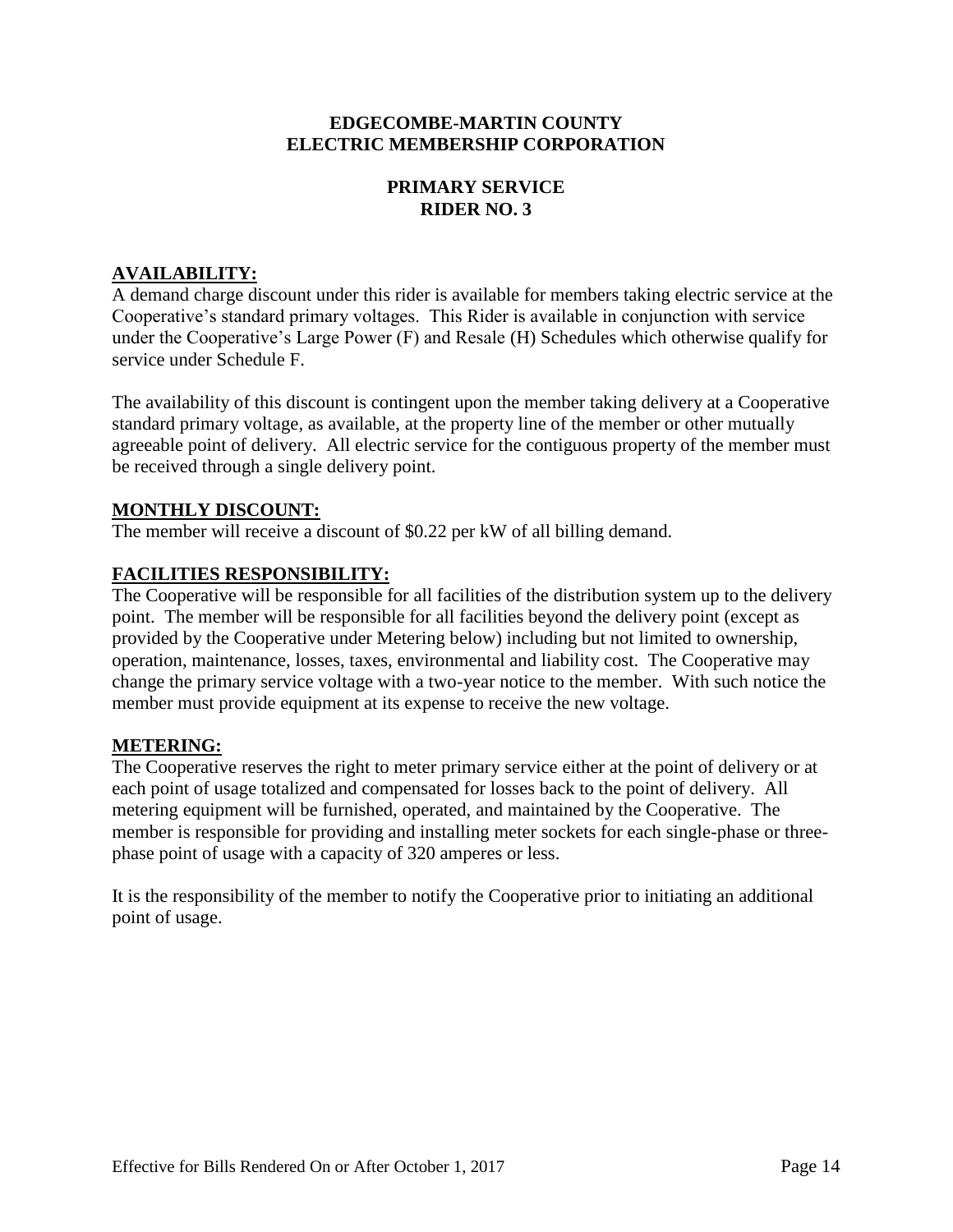**Primary Service Rider 3 Page 2 of 2**

# **OPERATING COORDINATION:**

The Cooperative may protect its primary distribution system from faults on the member's system by installing primary single-phase fuses at the point of delivery. Should the member desire a higher level of protection, the member may provide the device on the member side of the point of delivery or request the Cooperative to provide a higher-level device upon agreeing to pay an installation charge and monthly maintenance charge.

It is the responsibility of the member to report additions or removals of equipment, which will increase or decrease the member's load by more than ten percent (10%).

Members are prohibited from operating Cooperative-owned equipment without specific prior approval of the Cooperative.

# **APPLICABILITY OF SERVICE RULES:**

Nothing in this Rider shall be construed as superseding or being superior to the Cooperative's Service Rules and Regulations.

### **TRANSFER OF ELECTRIC SERVICE:**

The member shall not transport electric energy supplied to it beyond the boundaries of the member's contiguous property without specific authorization of the Cooperative.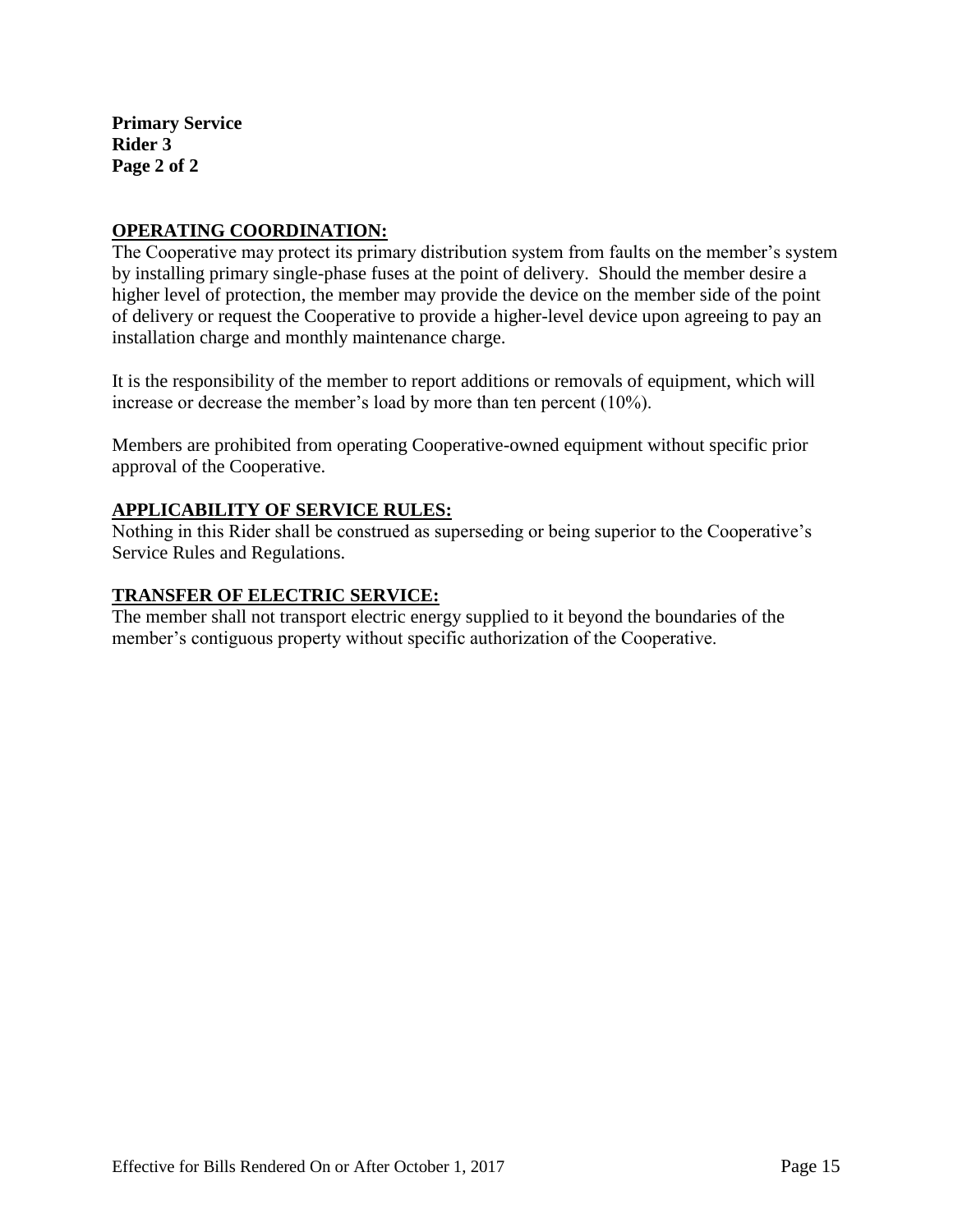# **SUBDIVISION STREET LIGHTING SCHEDULE SSL**

# **AVAILABILITY:**

Available in all territory served by the Cooperative, subject to the Cooperative's established Service Rules and Regulations. This is an experimental rate. Participation is limited to four developments during the first year trial period.

# **APPLICABILITY:**

This schedule is applicable for lighting of residential streets within residential subdivisions. Applicability is limited to residential subdivisions consisting of single family dwellings where permanent electric facilities have been installed, located outside of the corporate limits of a city or town where installations are not prevented or regulated by any governmental unit having jurisdiction.

| <b>Light Information</b> |                  | <b>Nominal Number</b> | <b>Monthly Cost</b> |
|--------------------------|------------------|-----------------------|---------------------|
| <b>Wattage</b>           | <b>Type</b>      | of Lots per Light     | Per Lot             |
| 175                      | MV <sup>1</sup>  | $\overline{2}$        | \$6.06              |
| 175                      | MV <sup>1</sup>  | $\overline{3}$        | \$4.04              |
| 175                      | MV <sup>1</sup>  | $\overline{4}$        | \$3.03              |
| 175                      | MV <sup>1</sup>  | 5                     | \$2.43              |
| 175                      | MV <sup>1</sup>  | 6                     | \$2.02              |
| 175                      | MV <sup>1</sup>  | $\boldsymbol{7}$      | \$1.73              |
| 175                      | MV <sup>1</sup>  | 8                     | \$1.52              |
| 100                      | HPS <sup>1</sup> | $\overline{2}$        | \$6.06              |
| 100                      | HPS <sup>1</sup> | $\overline{3}$        | \$4.04              |
| 100                      | HPS <sup>1</sup> | $\overline{4}$        | \$3.03              |
| 100                      | HPS <sup>1</sup> | 5                     | \$2.43              |
| 100                      | HPS <sup>1</sup> | 6                     | \$2.02              |
| 100                      | HPS <sup>1</sup> | $\boldsymbol{7}$      | \$1.73              |
| 100                      | HPS <sup>1</sup> | 8                     | \$1.52              |
| 250                      | HPS <sup>1</sup> | $\overline{2}$        | \$9.80              |
| 250                      | HPS <sup>1</sup> | $\overline{3}$        | \$6.54              |
| 250                      | HPS <sup>1</sup> | $\overline{4}$        | \$4.90              |
| 250                      | HPS <sup>1</sup> | 5                     | \$3.92              |
| 250                      | HPS <sup>1</sup> | 6                     | \$3.27              |
| 250                      | HPS <sup>1</sup> | $\overline{7}$        | \$2.80              |
| 250                      | HPS <sup>1</sup> | 8                     | \$2.45              |

### **MONTHLY RATE**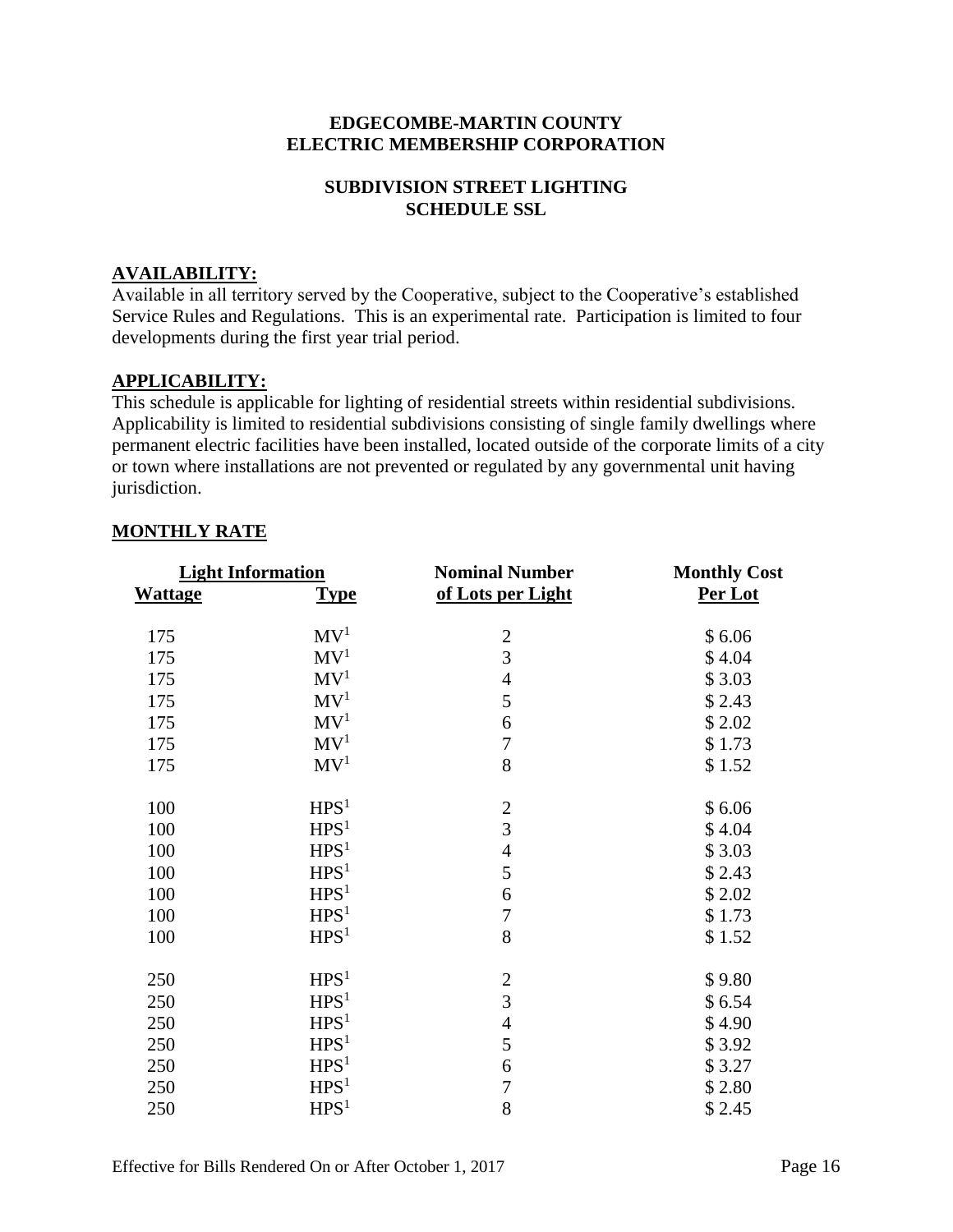#### **Subdivision Security Lighting Schedule SSL Page 2 of 3**

| <b>Wattage</b> | <b>Light Information</b><br><b>Type</b> | <b>Nominal Number</b><br>of Lots per Light | <b>Monthly Cost</b><br>Per Lot |
|----------------|-----------------------------------------|--------------------------------------------|--------------------------------|
|                |                                         |                                            |                                |
| 400            | MV <sup>1</sup>                         | $\overline{2}$                             | \$10.83                        |
| 400            | MV <sup>1</sup>                         | 3                                          | \$7.22                         |
| 400            | MV <sup>1</sup>                         | $\overline{4}$                             | \$5.41                         |
| 400            | MV <sup>1</sup>                         | 5                                          | \$4.33                         |
| 400            | MV <sup>1</sup>                         | 6                                          | \$3.61                         |
| 400            | MV <sup>1</sup>                         | $\overline{7}$                             | \$3.09                         |
| 400            | MV <sup>1</sup>                         | 8                                          | \$2.71                         |
|                |                                         |                                            |                                |
| 44-48          | <b>LED</b>                              | $\overline{2}$                             | \$7.60                         |
| 44-48          | <b>LED</b>                              | 3                                          | \$5.06                         |
| 44-48          | <b>LED</b>                              | $\overline{4}$                             | \$3.80                         |
| 44-48          | <b>LED</b>                              | 5                                          | \$3.04                         |
| 44-48          | <b>LED</b>                              | 6                                          | \$2.53                         |
| 44-48          | <b>LED</b>                              | $\overline{7}$                             | \$2.17                         |
| 44-48          | <b>LED</b>                              | 8                                          | \$1.90                         |

 $<sup>1</sup>$  These lights are no longer available.</sup>

#### **TERMS AND CONDITIONS:**

- 1) The complete installation of street lighting will be furnished, maintained, and operated by the Cooperative and will remain the property of the Cooperative. The type of fixture and method of installation will be in accordance with the Cooperative's standards.
- 2) The Cooperative shall not be obligated to construct any line extension or other facilities to provide street lighting. Any cost that is determined by the Cooperative to be in excess of normal installation costs will be the responsibility of the developer and due prior to the installation of such lighting.
- 3) Street lighting will be provided through this schedule provided the following conditions are met:
	- A. The developer has included in the restrictive covenants a statement that indicates that the lots within the development are subject to an ongoing, continuous monthly charge by the Cooperative for the installation, maintenance, and operation of street lighting. For existing developments, an amendment to the recorded restrictive covenants, if allowed, must be recorded in accordance with the terms of the covenants for modification, or a sufficient number of property owners must execute a recordable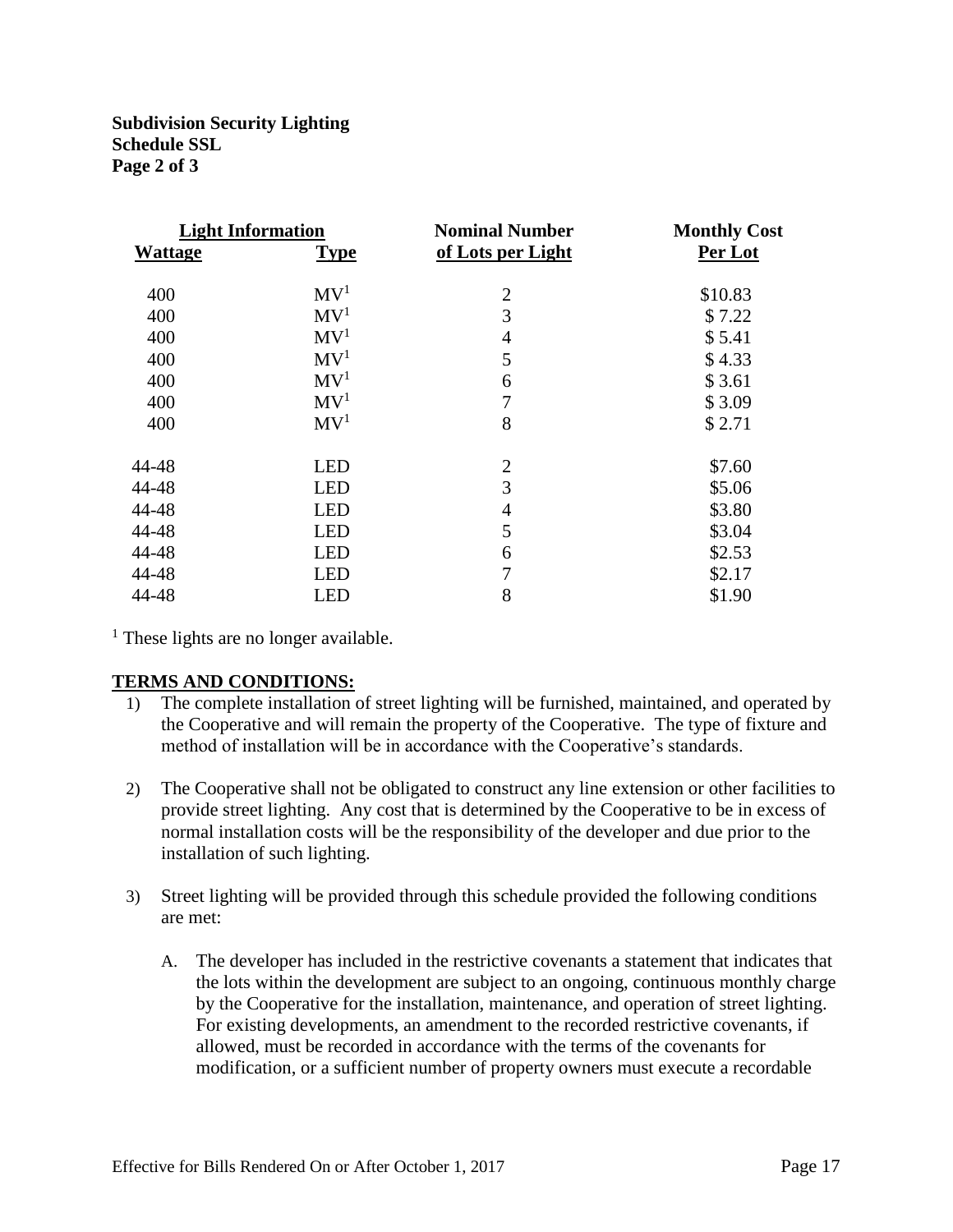agreement encumbering the individual lot with such a covenant, so that, in the sole opinion of the Cooperative, the lighting project is feasible.

- B. The developer agrees to pay either a deposit in the amount specified in the current Service Rules and Regulations per light installed, to be held by the Cooperative for a period of 24 months; or the developer agrees to post a bond equal to the said amount.
- C. The developer must be a member of the Cooperative in good standing.
- D. The subdivision must consist of a minimum of six (6) lots. Once the street lighting is installed and energized, the cost per light will be due. The developer is responsible for the cost of street lighting until permanent services are connected, the Cooperative will begin on a quarterly basis prorating the cost of the street lighting to the individual services connected, with any remaining balance being billed to the developer.
- 4) The Cooperative will provide routine maintenance and repair to the street lighting. Damage caused by vandalism will be repaired at no cost for the first incident. Any subsequent damage by vandalism will be billed to the developer prior to the light(s) being repaired. Failure to pay for damage by vandalism will result in the light being disconnected until charges are paid.

# **SALES TAX:**

Any applicable State and Local Sales Taxes will be added to all service billed under this schedule.

Note: The nominal number of lots per light is calculated by dividing the total number of lots developed in the subdivision, or phase of the subdivision, by the total number of lights installed in the subdivision, or phase of the subdivision, and rounding down to the nearest whole number. If two or more lots are purchased by one individual to be utilized for a single residential electric service, the owner shall be responsible for the number of lots purchased times the monthly cost per lot above.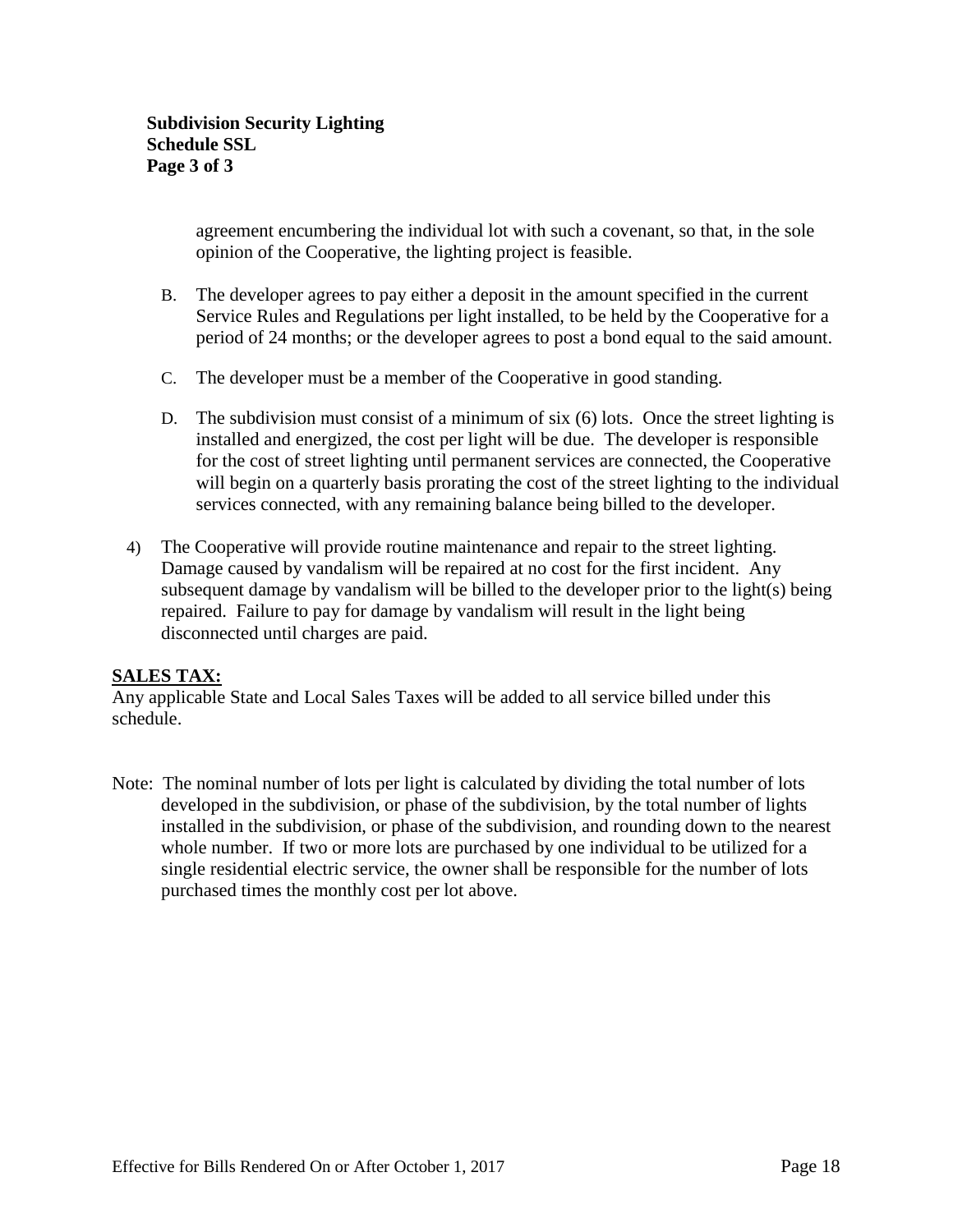# **WHOLESALE POWER COST AND ADJUSTMENT CLAUSE SCHEDULE WPCA**

### **APPLICABILITY:**

The Wholesale Power Cost Adjustment Clause (WPCA) is applicable to all electric service supplied under the Cooperative's Retail Rate Schedules.

### **BILLING:**

The Cooperative may implement a Wholesale Power Cost Adjustment charge at such time as its actual or projected cost of power from its wholesale suppliers exceeds or is less than the cost of purchased power recovered in the Cooperative's retail rate schedules. The charge for each kilowatt-hour sold may be increased or decreased by an amount to the nearest one one-hundredth of a cent (\$.0001), determined by the use of the following formula:

$$
WPCA = \frac{C - (B \times P) + D}{S}
$$

Where:

- $C =$  Total projected cost of purchased power expense, for the succeeding twelve-month period.
- $B = $0.07316 =$  Base cost of purchased power recovered through the Cooperative's retail rates.
- $P =$  The total projected kilowatt-hours to be purchased for the succeeding twelve-month period.
- $S =$  The total projected kilowatt-hours to be sold for the succeeding twelve-month period.
- $D =$ The total accumulated difference between the Cooperative's WPCA charges and the Purchased Power Costs applicable to this clause through the end of the second prior month.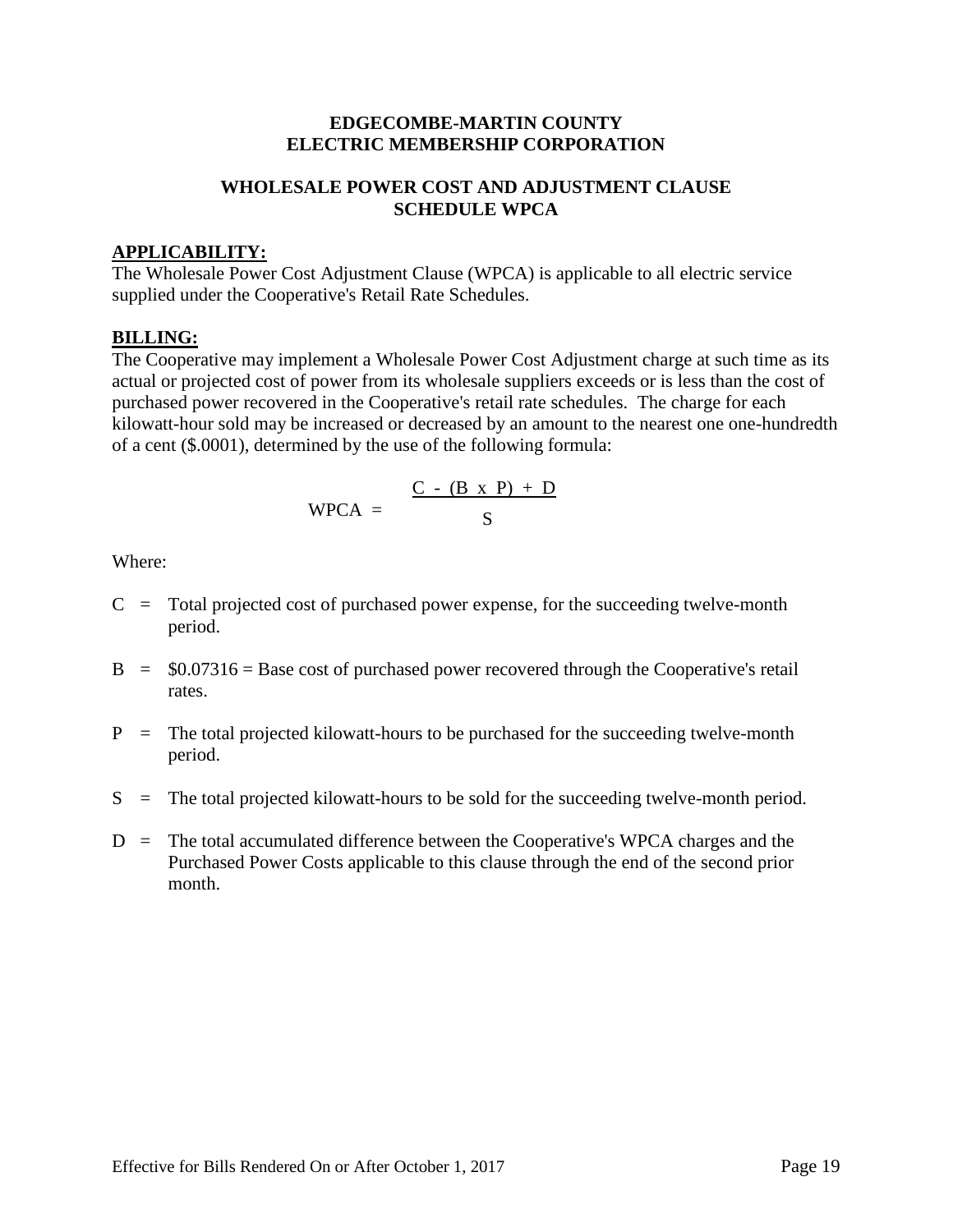# **SMALL RENEWABLE GENERATION RIDER RIDER SRG**

# **AVAILABILITY:**

This Rider is only available to consumers located in the Cooperative's service territory that have qualifying facilities fueled by trash or methane derived from landfills, hog waste, or poultry waste, or other renewable generating facilities; have a written contract with the Cooperative to sell generating capacity and energy not in excess of 10 kW; are interconnected directly with the Cooperative's system; and are qualifying facilities as defined by the Federal Energy Regulatory Commission pursuant to Section 210 of the Public Utility Regulatory Policies Act of 1978.

Service necessary for the delivery of the consumer's power into the Cooperative's system under this Rider shall be furnished solely to the individual contracting consumer in a single enterprise, located entirely on a single, contiguous premise. Service hereunder shall be restricted to the capacity of the consumer's generating facilities that will be operated in parallel with the Cooperative's system. Service necessary to supply the member's total load requirements other than Auxiliary Load, and service necessary to supply the member's Auxiliary Load when the member's generating facilities are not operating, shall be billed at the Cooperative's applicable rate schedule, increased or decreased in accordance with the Wholesale Power Cost Adjustment Rider. Power delivered to the Cooperative under this Rider shall not offset or be substituted for power contracted for or which may be contracted for under any other schedule of the Cooperative.

The obligations of the Cooperative regarding service under this Rider are dependent upon its ability of securing and retaining all necessary rights-of-way, privileges, franchises, and permits for such service. The Cooperative shall not be liable to any consumer or applicant for power in the event it is delayed in, or is prevented from purchasing power by its failure to secure and retain such rights-of-way, rights, privileges, franchises, and permits. Consumers receiving service under this rate rider must have their renewable generation registered with the North Carolina Utilities Commission prior to connecting to the Cooperative's system. Renewable Generators' connected in parallel with the Cooperative's facilities must have safety, system protection, and power quality equipment installed and operated in accordance with rules of the Cooperative.

Service under this Rider shall be subject to the Cooperative's established Service Rules and Regulations as filed with the North Carolina Utilities Commission.

#### **CHARACTER OF SERVICE:**

The type of service available under this Rider is single-phase 3 wires, 60 Hz alternating current, at the Cooperative's standard secondary voltage of 120/240 volts.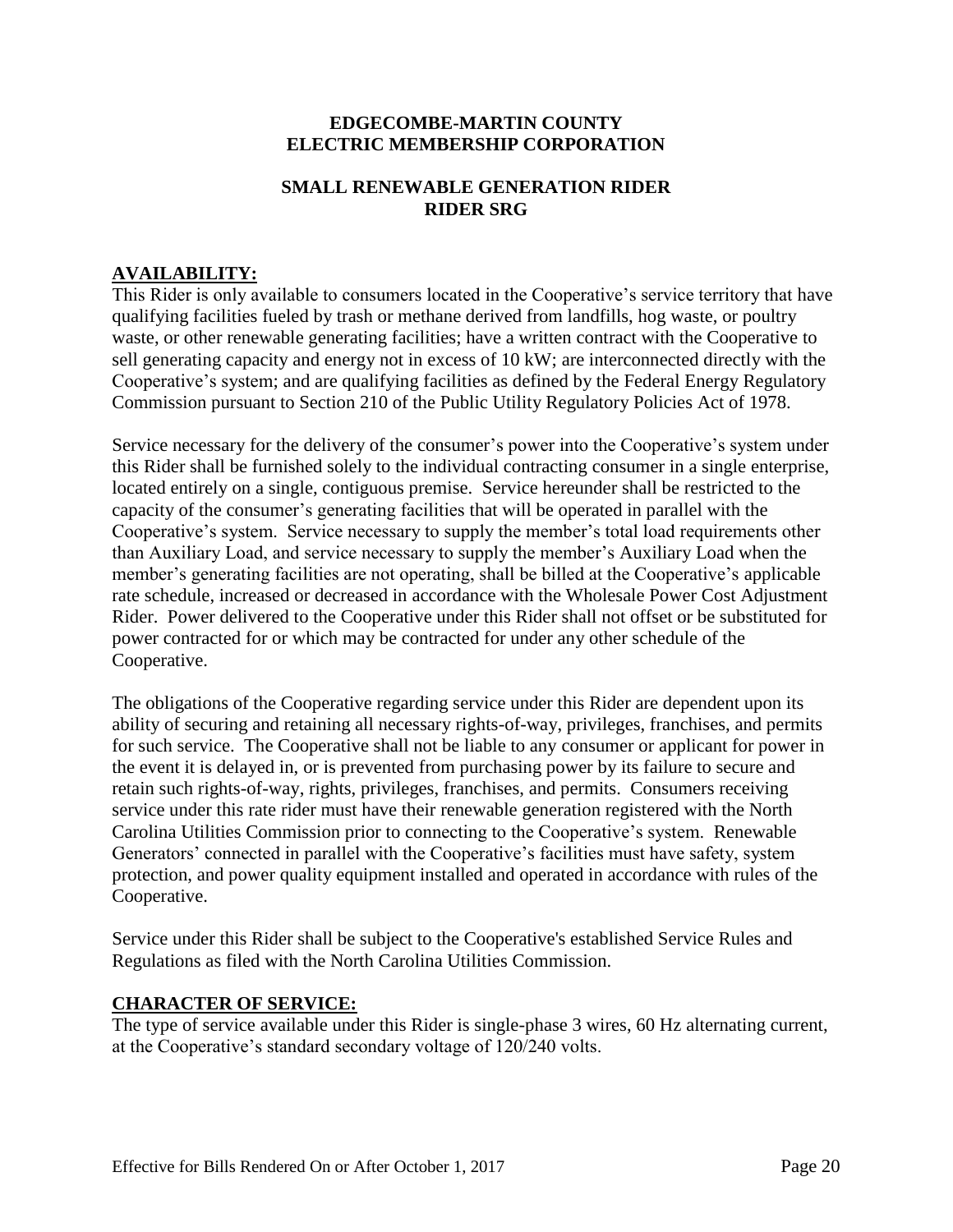**Small Renewable Generation Rider Rider SRG Page 2 of 3**

### **MONTHLY RATE:**

Energy Credit All Energy per Month:  $4.15 \phi$  per kWh

Facilities Charge:  $$ 3.75$  per month

# **SAFETY, INTERCONNECTION, AND INSPECTION REQUIREMENTS:**

This Rider is only applicable for renewable generators that comply with the Cooperative's interconnection requirements, along with any IEEE, NESC, and NEC standards related to interconnecting to public utilities. In order to ensure protection of the Company's system, the Company reserves the right, at its discretion, to inspect the consumer's renewable generator at any time upon reasonable notice to the consumer in an effort to ensure compliance with the Interconnection Standards. The Cooperative reserves the right to disconnect electric service to any premises if the Cooperative determines that the renewable generator is not in compliance with the Interconnection Standard and is being operated in parallel with the Cooperative's system.

The consumer must enter into a specific contract providing for interconnection to the Cooperative's system whereby the consumer shall be responsible for providing suitable control and protective devices on its equipment to assure no disturbance to other consumers of the Cooperative, or to the Cooperative itself, and to protect the consumer's facilities and the Cooperative's facilities from all loss or damage that could result from operation in parallel with the Cooperative's system.

The consumer shall be responsible for any costs incurred by the Cooperative pursuant to the Interconnection Standard. The Cooperative reserves the right to require additional interconnection facilities, furnished, installed, owned and maintained by the Company, at the consumer's expense, if the consumer's renewable generator, despite compliance with the Interconnection Standard, causes safety, reliability or power quality problems.

The consumer shall obtain and retain, for as long as the consumer's renewable generator is interconnected with the Cooperative's system, comprehensive general liability insurance which protects the consumer from claims for bodily injury and/or property damage. For a nonresidential consumer the minimum coverage shall be comprehensive general liability insurance with coverage at least \$300,000 per occurrence and for a residential consumer the minimum coverage shall be at a standard homeowner's insurance policy with liability coverage in the amount of at least \$100,000 per occurrence. This insurance shall be primary for all purposes. The consumer shall provide certificates evidencing this coverage as required by the Cooperative. The Cooperative reserves the right to refuse to establish, or continue the interconnection of the consumer's renewable generator with the Cooperative's system, if such insurance is not in effect.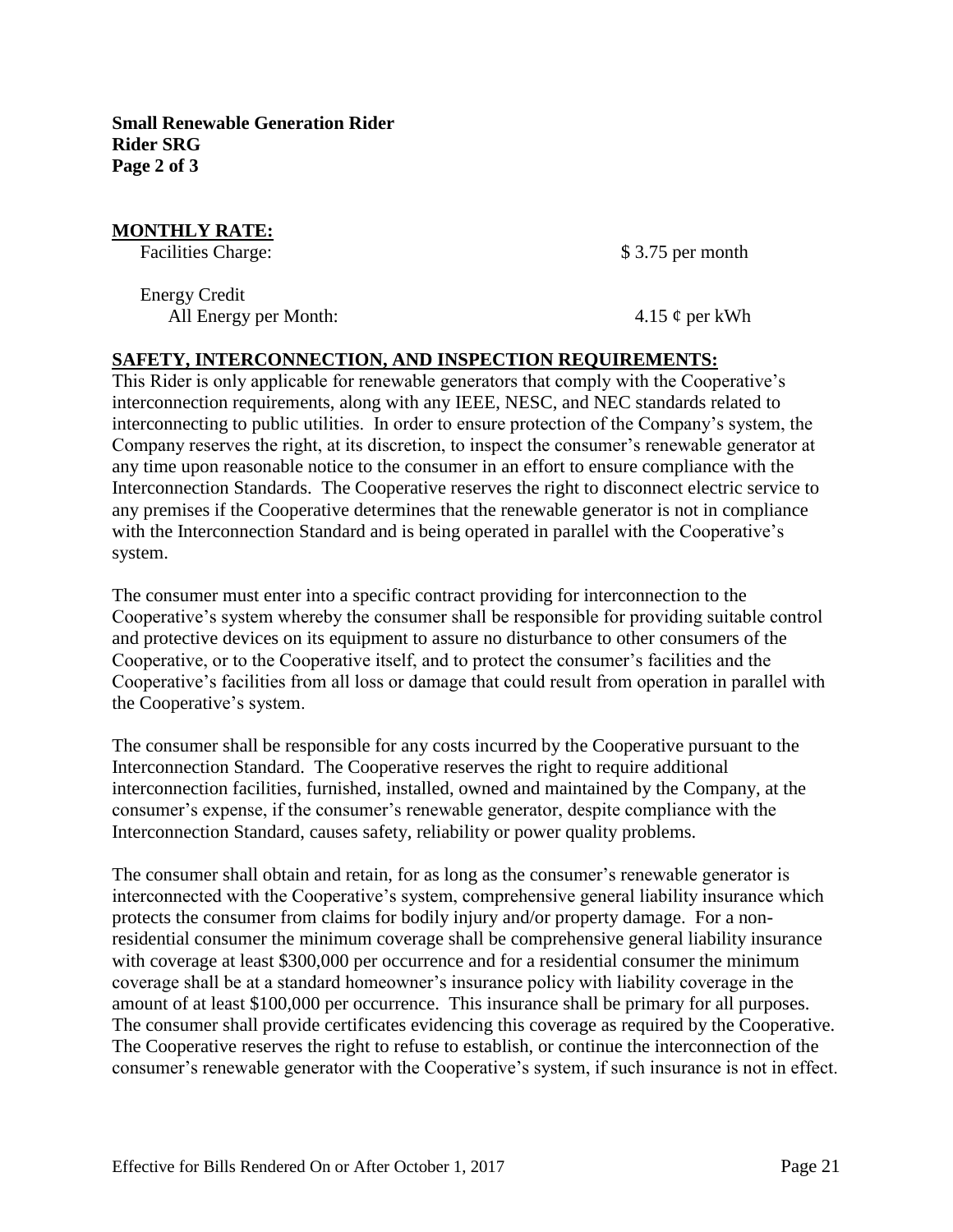The Cooperative reserves the right to install facilities necessary for the appropriate measurement of service under this Rider and to adjust the Interconnection Facilities Charge accordingly, solely at the option of the Cooperative.

### **METERING REQUIREMENTS:**

The Cooperative will furnish, install, own and maintain metering to measure the kilowatt-hours delivered by the Cooperative to the consumer, and if applicable, the kilowatt demand. The Cooperative will also furnish, install, own and maintain additional metering equipment to measure the kilowatt-hours delivered from the consumer to the Cooperative. The Cooperative shall have the right to install special metering and load research devices on the consumer's equipment and the right to use the consumer's telephone line for communication with the Cooperative's and the consumer's equipment.

#### **DEFINITIONS:**

Renewable Generation – For purposes of this Rider, Renewable Generation shall be defined as small-scale (10 kW or less), environmentally friendly technologies – such as photovoltaic (PV), fuel cells, micro-turbines, or small wind turbines – that are installed on and designed primarily to serve a single-user's site.

Excess Facilities – Excess Facilities are defined as those facilities that are in addition to those necessary for delivery of service at one point, through one meter, at one voltage, in accordance with the normally applicable rate schedule that the Cooperative must furnish, install, own, and maintain, in order to serve the Renewable Generation.

#### **CONTRACT PERIOD:**

Each consumer shall enter into a contract for a minimum original term of one (1) year and thereafter either party may terminate the contract by giving at least sixty (60) days notice of such termination in writing. The Cooperative reserves the right to offer a contract for a longer original term of years as specified in the individual contract with the consumer. The Cooperative further reserves the right to terminate the consumer's contract under this Rider at any time upon written notice to the consumer in the event that the consumer violates any of the terms or conditions of this Rider, or operates the renewable generator system in a manner which is detrimental to the Cooperative or any of its consumers. In the event of early termination of a contract under this Rider, the consumer will be required to pay the Cooperative for the costs due to such early cancellation.

# **PAYMENTS:**

Credit billings to the member shall be payable to the member within twenty-five (25) days of the date of the scheduled meter reading.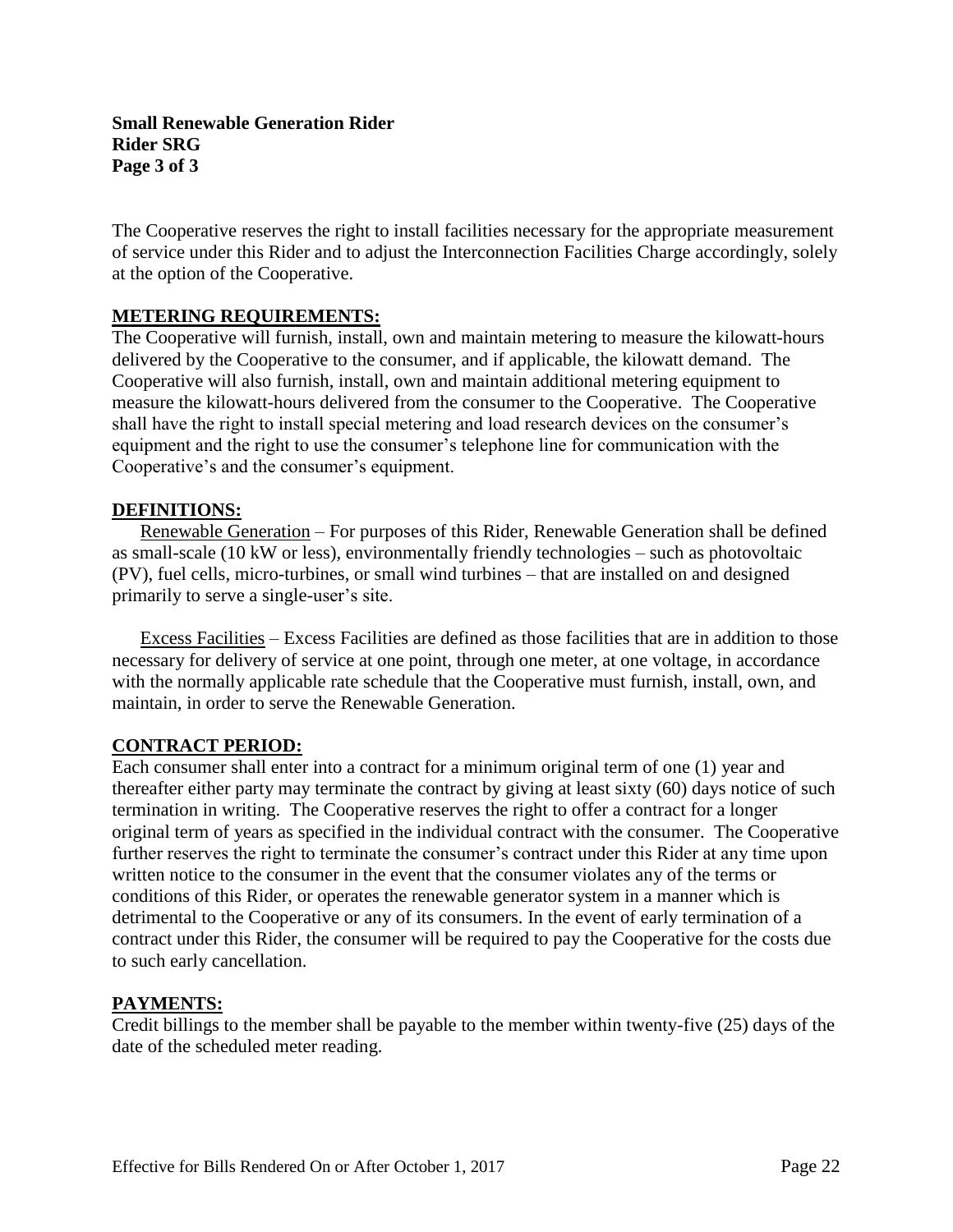#### **RENEWABLE ENERGY PORTFOLIO STANDARD RIDER RIDER REPS-2021/2022**

#### **APPLICABILITY:**

Service under this Rider is applicable to all retail consumers of the Cooperative for the recovery of the Cooperative's incremental costs associated with meeting their Renewable Energy Portfolio Standard (REPS) pursuant to North Carolina General Statute 62-133.8 and NCUC Rule R8-67.

This Rider is not for temporary or resale service. The provisions of the Schedule with which this Rider is used are modified only as shown herein. Service rendered under this Rider is subject to the provisions of the Cooperative's Service Rules and Regulations on file with the state regulatory commission.

#### **MONTHLY RATE:**

In addition to all other charges stated in the Monthly Rate of the Schedule with which this Rider is used, the following charges shall also apply:

| <b>Revenue Class</b> | <b>REPS</b> Rate | <b>REPS EMF</b> | Total<br><b>Monthly Rate</b> |
|----------------------|------------------|-----------------|------------------------------|
| Residential          | \$0.73           | (\$0.64)        | \$0.09                       |
| Commercial           | \$4.06           | (\$3.56)        | \$0.50                       |
| Industrial           | \$27.10          | (\$23.74)       | \$3.36                       |

# **DEFINITIONS:**

- 1. Renewable Energy Portfolio Standard (REPS) Rate The REPS Rate shall be adjusted annually to reflect the incremental and development costs the Cooperative anticipates incurring for the upcoming year to comply with the North Carolina Renewable Energy and Energy Efficiency Portfolio Standard divided by the weighted number of consumers projected in each revenue class over the same twelve month period.
- 2. Renewable Energy Portfolio Standard Experience Modification Factor (REPS EMF) The REPS EMF is a rate calculated annually to recover the difference between reasonably and prudently incurred REPS costs and REPS revenues realized during the period under review.

#### **APPLICABLE TAXES:**

The total charges under the Rider will be increased by applicable sales taxes imposed by any governmental authority.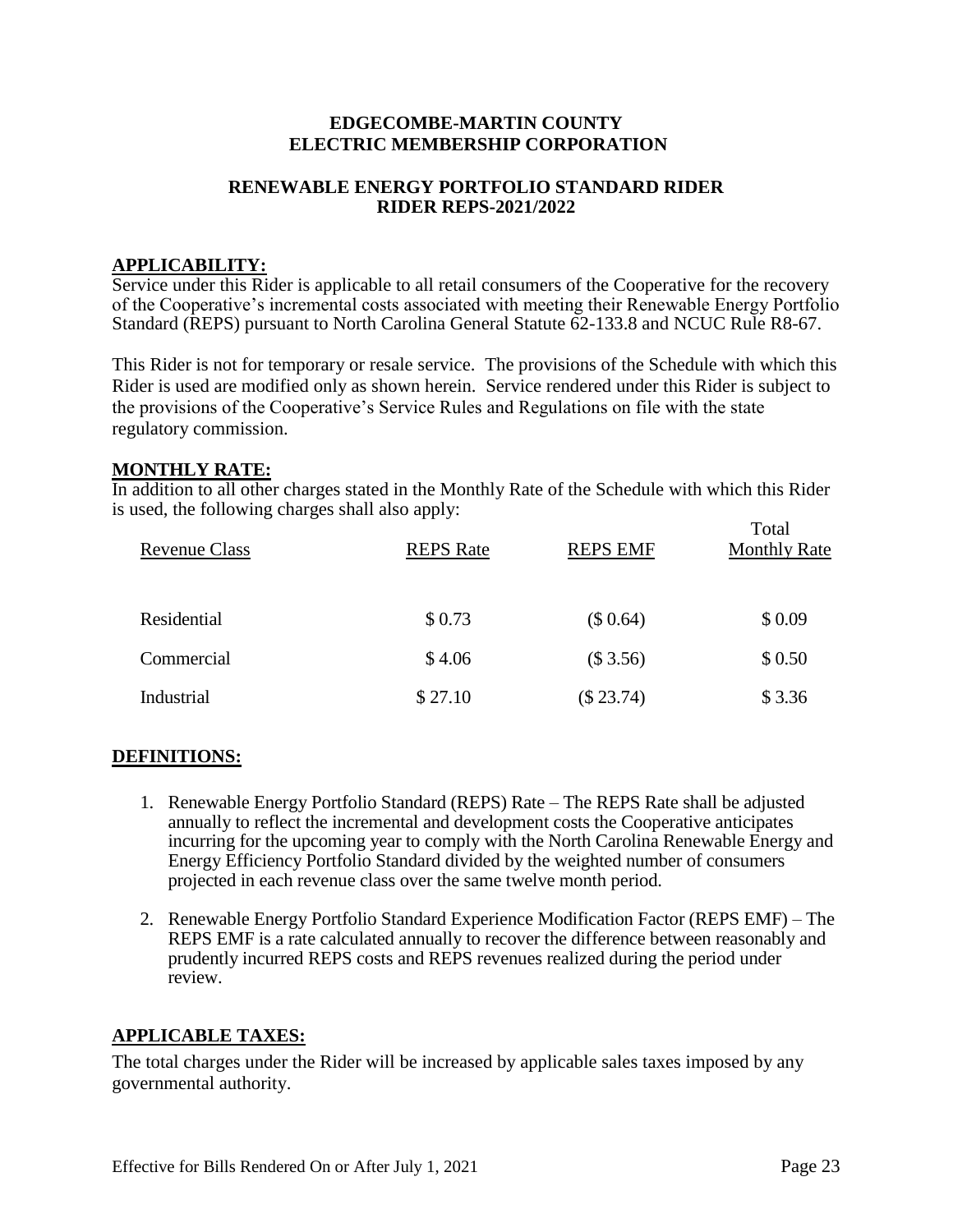#### **ENERGY EFFICIENCY RIDER RIDER EE-2021/2022**

#### **APPLICABILITY:**

Service supplied under the Cooperative's retail rate schedules are subject to energy efficiency adjustments for demand-side management and energy efficiency programs that the Cooperative implemented after January 1, 2007 and have been approved by the North Carolina Utilities Commission (NCUC). The energy efficiency adjustments are not included in the Cooperative's retail rate schedules and therefore, will be applied to the bill as calculated under the applicable rate.

#### **GENERAL PROVISIONS:**

This Rider will recover the costs related to any energy efficiency and demand-side management programs the Cooperative implemented after January 1, 2007. In each year this Rider will include components to recover budgeted costs for demand-side management and energy efficiency programs implemented in that Budget Year, as well as net lost revenues resulting from the energy efficiency programs. Net lost revenues are revenue losses, net of the Cooperative's marginal costs avoided at the time of the lost kilowatt hour sale(s). Upon implementation, net lost revenues associated with each Budget Year will be recovered for the estimated life of the energy efficiency measure, except that the recovery of net lost revenues will end upon implementation of new rates approved by the Cooperative's Board of Directors based on a fully allocated Cost-of-Service Study or comparable proceeding.

# **TRUE-UP PROVISIONS:**

Rider amounts will initially be determined based on estimated kW and kWh impacts related to expected consumer participation in the programs, and will be trued-up as actual consumer participation and actual kW and kWh impacts are verified.

Participation true-ups: After the completion of the first year, the Rider will include a true-up of previous Rider amounts billed versus the actual costs incurred for the programs, capital costs on unrecovered program cost and actual lost revenue.

Measurement and verification true-up: Initially the demand side management and energy efficiency programs kW and kWh savings used in the calculation of this Rider will be based upon estimates arrived at from similar programs at other utilities in the Southeast. During the course of these programs the Cooperative will be responsible for the measurement and verification of the estimated savings. After the measurement and verification has been completed, the true-up may also include changes related to the actual verified kW and kWh savings associated with each of the programs.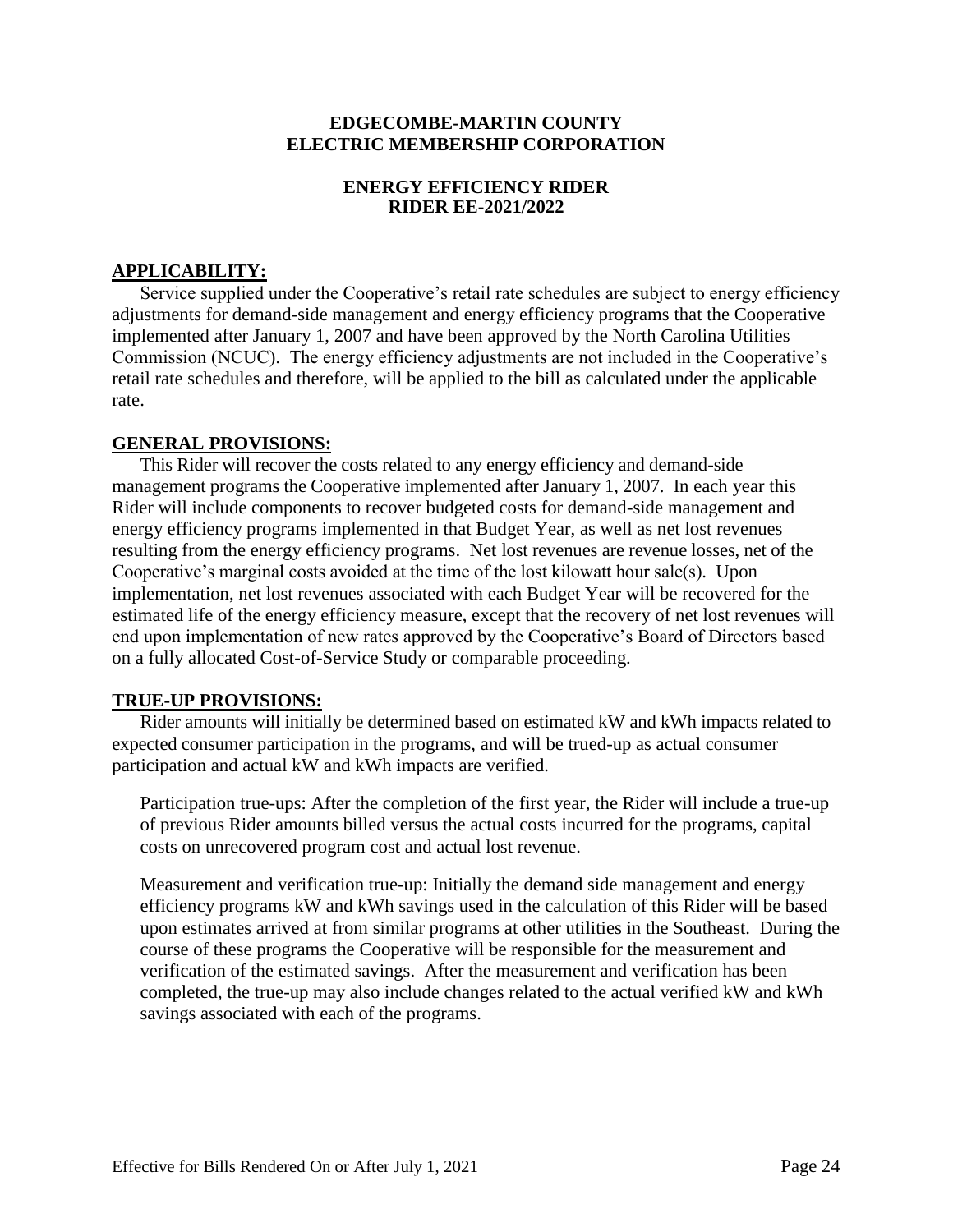### **DETERMINATION OF ENERGY EFFICIENCY RIDER ADJUSTMENT:**

The Energy Efficiency Adjustment (EEA) will be applied to the energy (kilowatt hours) billed under all the Cooperative's retail rate schedules as determined by the following formula:

# $EEA = (DSM + EE + LR + TU)$ **S**

Where:

- DSM = Projected cost of the Cooperative's demand-side management programs for the upcoming budget year.
- $EE = Projected cost of the Cooperative's energy efficiency programs for the upcoming$ budget year.
- $LR = Projected$  net lost revenues associated with the kW and kWh savings as a result of the demand-side management and energy efficiency programs proposed for the upcoming budget year.
- TU = Total accumulated difference between what the Cooperative actually collected through this Rider versus what the costs the Cooperative has incurred as a result of the demand-side management and energy efficiency programs including capital costs on the unrecovered program costs, plus any differences in lost revenue collected versus incurred, for the years prior to the current year.
- $S =$  Projected total kWh sales for the upcoming year in which the energy efficiency rider will be in effect.

#### **ENERGY EFFICIENCY RIDER ADJUSTMENTS (EEA):**

The EEA applicable to the Cooperative's retail rate schedules, including revenue-related taxes and utility assessments is as follows:

All kWhs sold 0.066¢ per kWh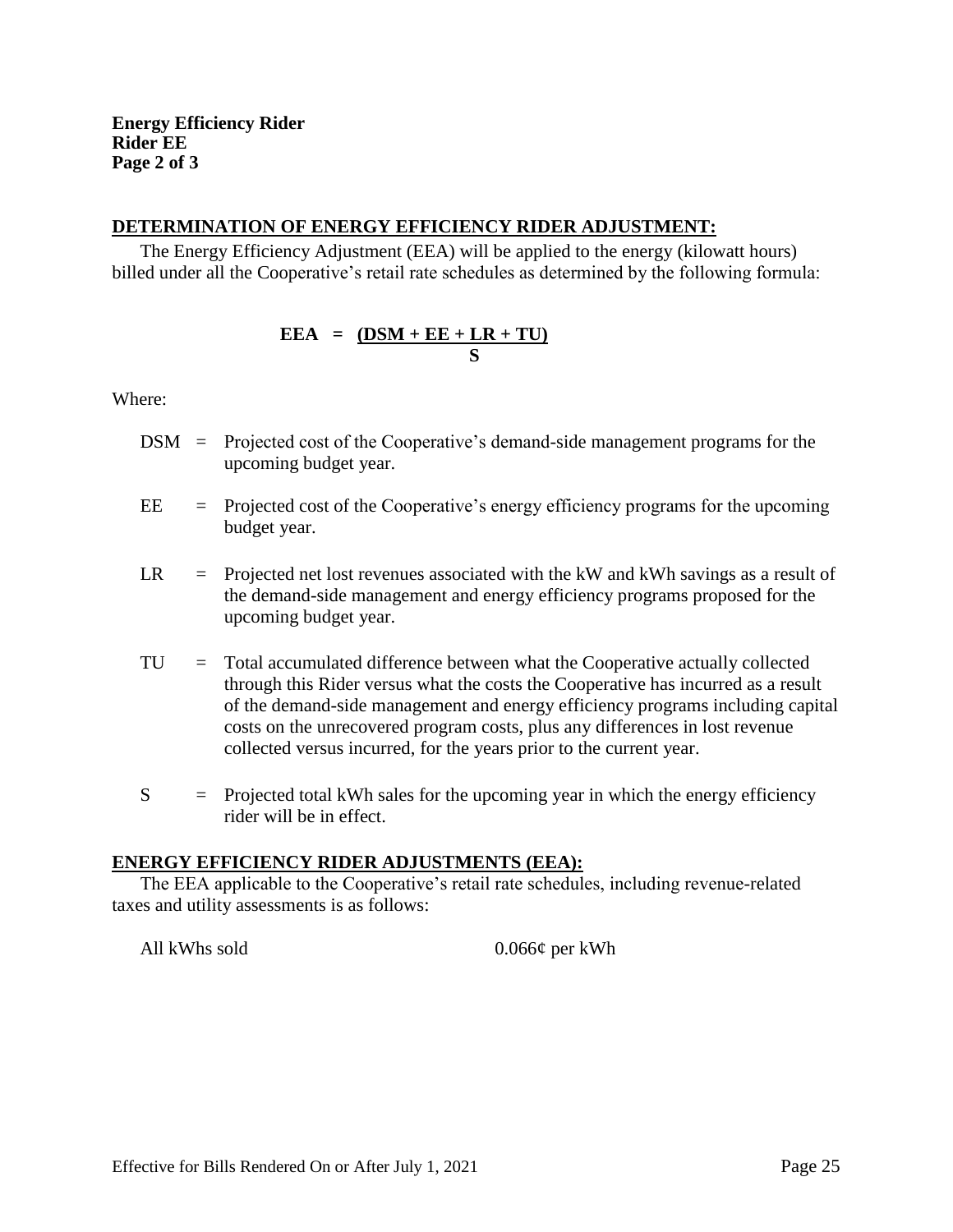### **OPT OUT PROVISION FOR QUALIFYING NON-RESIDENTIAL CONSUMERS:**

The EEA increment applicable to Energy Efficiency Programs and/or Demand-Side Management Programs will not be applied to the energy charge of the applicable rate schedule for commercial/industrial consumers qualified to opt out of the programs. Consumers choosing to opt out of the programs must:

- 1. Certify or attest to the Cooperative that it has, or has plans for implementing alternative energy efficiency measures in accordance with quantifiable goals that meet or exceed the Cooperative's annual system-wide energy savings goals and
- 2. Have an electric service agreement that states that:
	- a. The establishment is classified as a "manufacturing industry" by the Standard Industrial Classification Manual published by the United States government and where more than 50% of the electric energy consumption of such establishment is used for its manufacturing processes, or
	- b. The consumer's annual energy use is anticipated to be 1,000,000 kilowatt hours or more.

The following additional provisions apply for qualifying consumers who elect to opt out:

- Oualifying consumers may opt out of the Cooperative's energy efficiency programs.
- The Consumer may not opt of the Cooperative's individual energy efficiency programs. The choice to opt out applies to the Cooperative's entire portfolio of energy efficiency programs.
- If a consumer elects to participate in an energy efficiency program, the consumer may not subsequently choose to opt out of the program for a period of five (5) years or the life of the applicable measure, whichever is longer.

# **APPLICABLE TAXES:**

The total charges under the Rider will be increased by applicable sales taxes imposed by any governmental authority.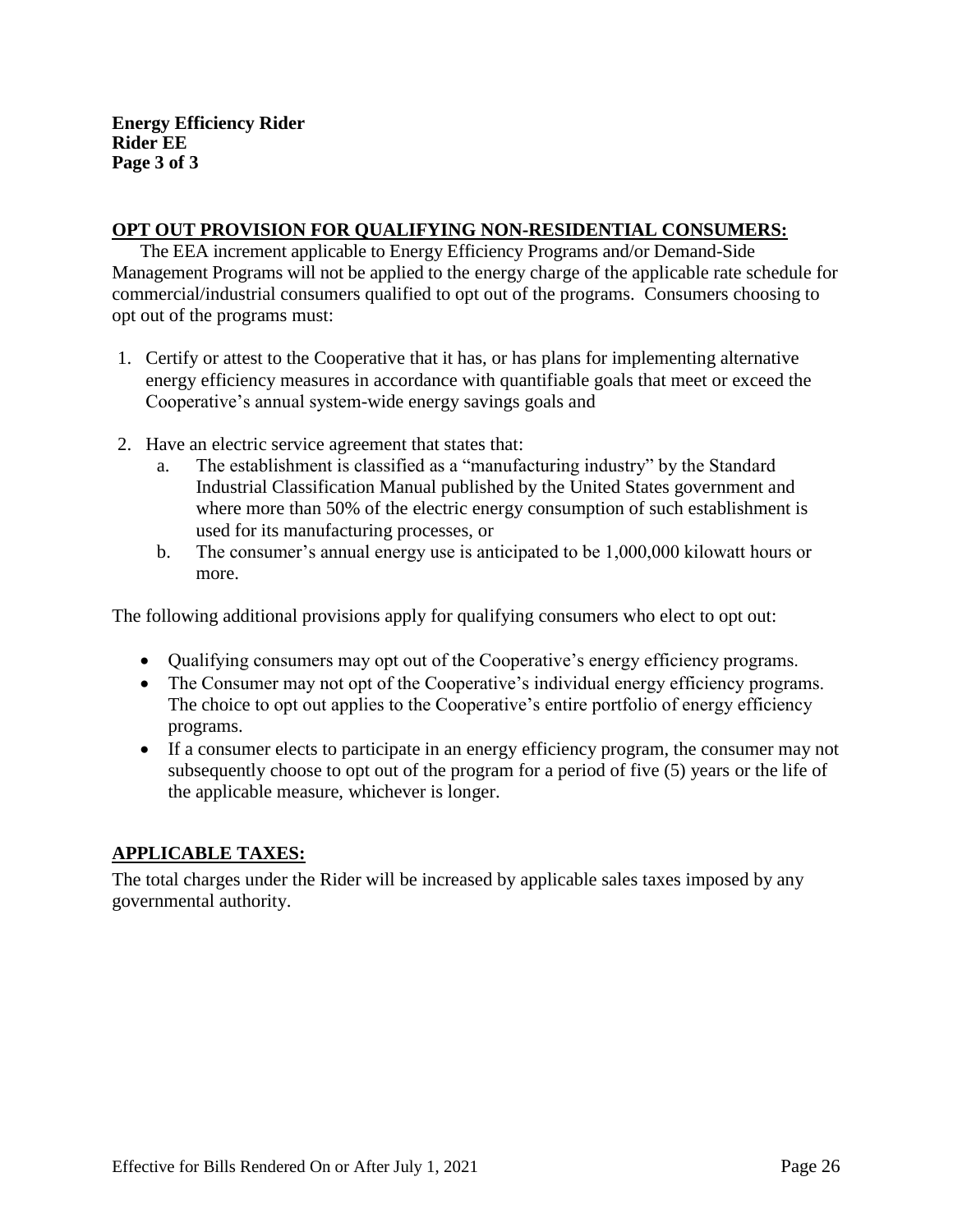# **STANDBY SERVICE RIDER RIDER SS**

# **APPLICABILITY:**

This experimental rider is applicable to the first five members in conjunction with the Cooperative's Residential, General Service and Large Power rate schedules for members having another source of electrical power, not held solely for emergency use or peak-shaving purposes, and are requiring the Cooperative to provide standby service. The Cooperative, based upon the capacity of the electrical system in the area, shall determine if standby service is available.

Members requesting service under this rider must contract with the Cooperative for the maximum kW that the Cooperative is to supply, not to exceed 1,000 kW. Standby service for greater than 1,000 kW will be handled on an individual basis.

This rider is not applicable for temporary or seasonal service. The provisions of the rate schedule with which this rider is used are modified only as outlined within this rider.

### **DEFINITIONS:**

#### **Contract Demand**

The contract demand is the maximum kW the member requests the Cooperative to supply for standby and supplemental service combined, as specified in the Application for Operation of Member-Owned Generation. In the case where the sum of the supplementary service demand and the standby service demand exceed the contract demand, the contract demand shall be automatically increased by the excess demand amount.

#### **Standby Service**

Standby service for the purposes of this rider shall be defined as the power the Cooperative supplies to replace the member's generation. The standby service contract kW demand shall be specified in contract and may be increased only by mutual agreement between the member and the Cooperative.

Standby service shall not be used to substitute supplementary service during on-peak hours. The member shall prearrange down time for generator maintenance to periods approved by the Cooperative.

#### **Supplementary Service**

Supplementary service is service continuously available to supplement the member's other power sources. The supplemental service contract demand shall be the contract demand less the standby service contract demand.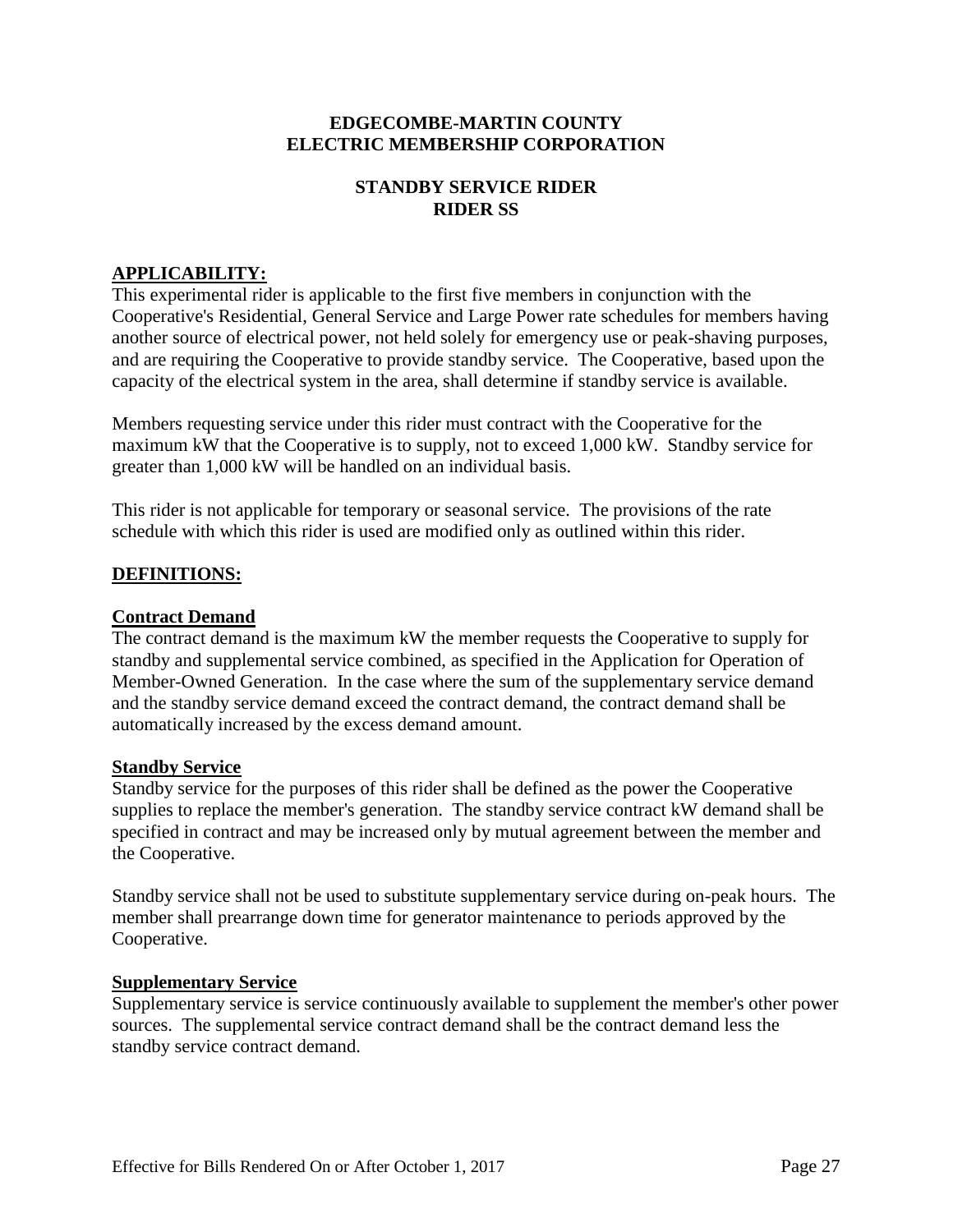**Standby Service Rider Schedule Rider SS Page 2 of 3**

## **MONTHLY RATE**

#### I. Supplementary Service

Demand and energy related to the use of supplemental power shall be billed in accordance with the applicable rate schedule for the contracted demand of supplemental power.

#### II. Standby Service

The monthly charge for standby service shall be the standby demand charge stated below times the standby service contract demand.

|                        | Schedule B    | Schedule E    | Schedule F    |
|------------------------|---------------|---------------|---------------|
| <b>Standby Charge:</b> | \$2.25 per kW | \$2.85 per kW | \$2.35 per kW |

#### III. Additional Facilities

In the event the Cooperative is required to install additional facilities (i.e. protective equipment, additional metering equipment, etc.) to accommodate the operation of the member's generator in parallel with the Cooperative, the member shall pay the Cooperative a contribution-in-aid of construction equal to the estimated installed cost of the facilities.

#### IV. On-Peak Usage

The member shall be responsible for notifying the Cooperative of any use of standby service. If it is determined that the use of standby service occurred during the on-peak hours, except for prearranged maintenance, the minimum billing demand used for supplemental service shall be the contract demand.

#### **DETERMINATION OF ON-PEAK AND OFF-PEAK HOURS**

For the purposes of standby service, on-peak hours shall be defined as:

- A. The hours between 10:00 a.m. and 10:00 p.m., Monday through Friday for the months of April through September; and
- B. The hours between 6:00 a.m. and 1:00 p.m., and between 4:00 p.m. and 9:00 p.m., Monday through Friday for the months of October through March.

#### **SALES TAX:**

Any applicable State and Local Sales Taxes will be added to all service billed under this schedule.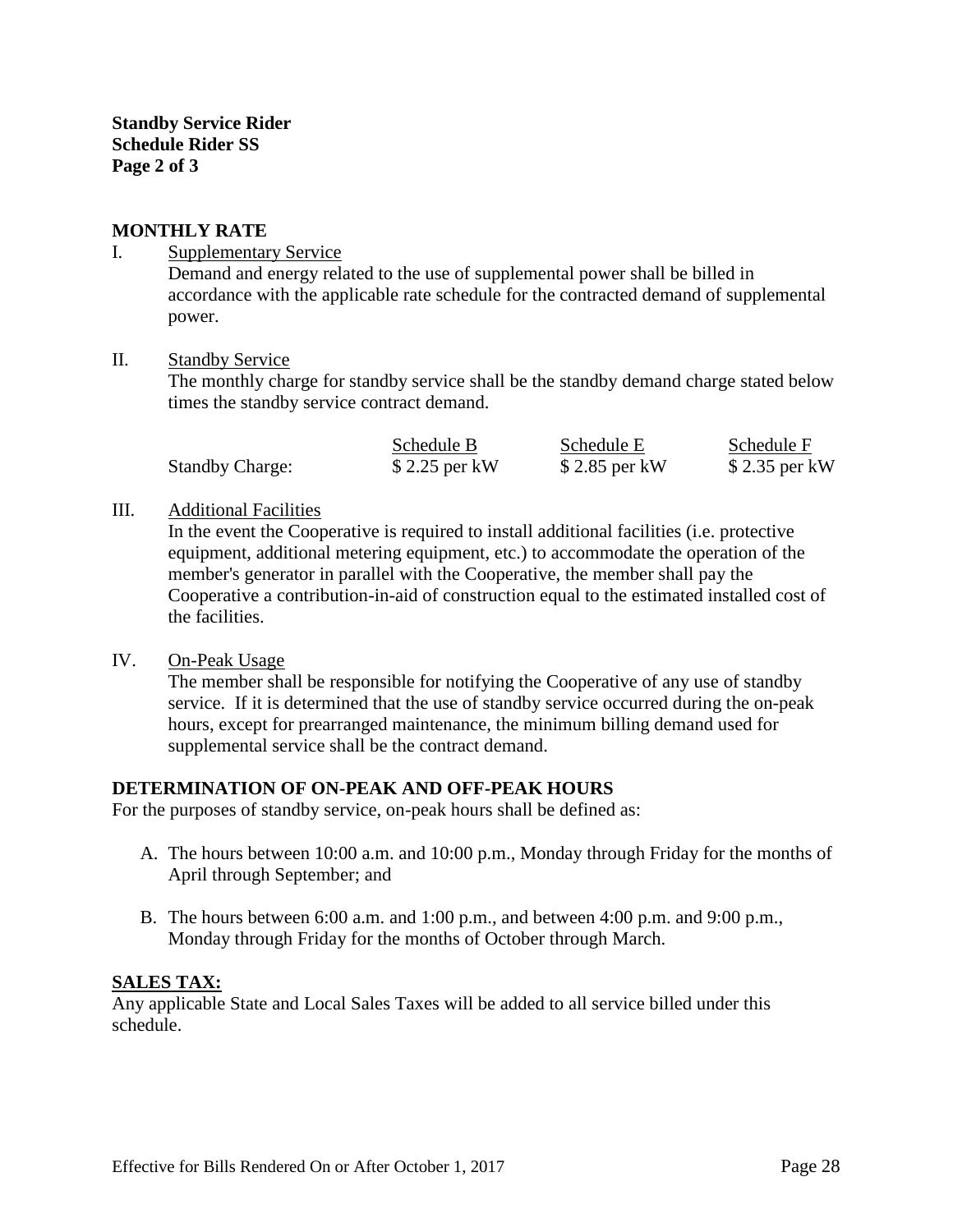**Standby Service Rider Schedule Rider SS Page 3 of 3**

#### **SPECIAL PROVISIONS**

The member shall furnish, install, and maintain, at their expense, relays, and protective devices in accordance with specifications furnished by the Cooperative. Authorized personnel of the Cooperative shall, at reasonable times, have access to and have the right to inspect the member's relays and protective devices

# **CONTRACTS**

Contracts under this rider shall be for minimum term of one year.